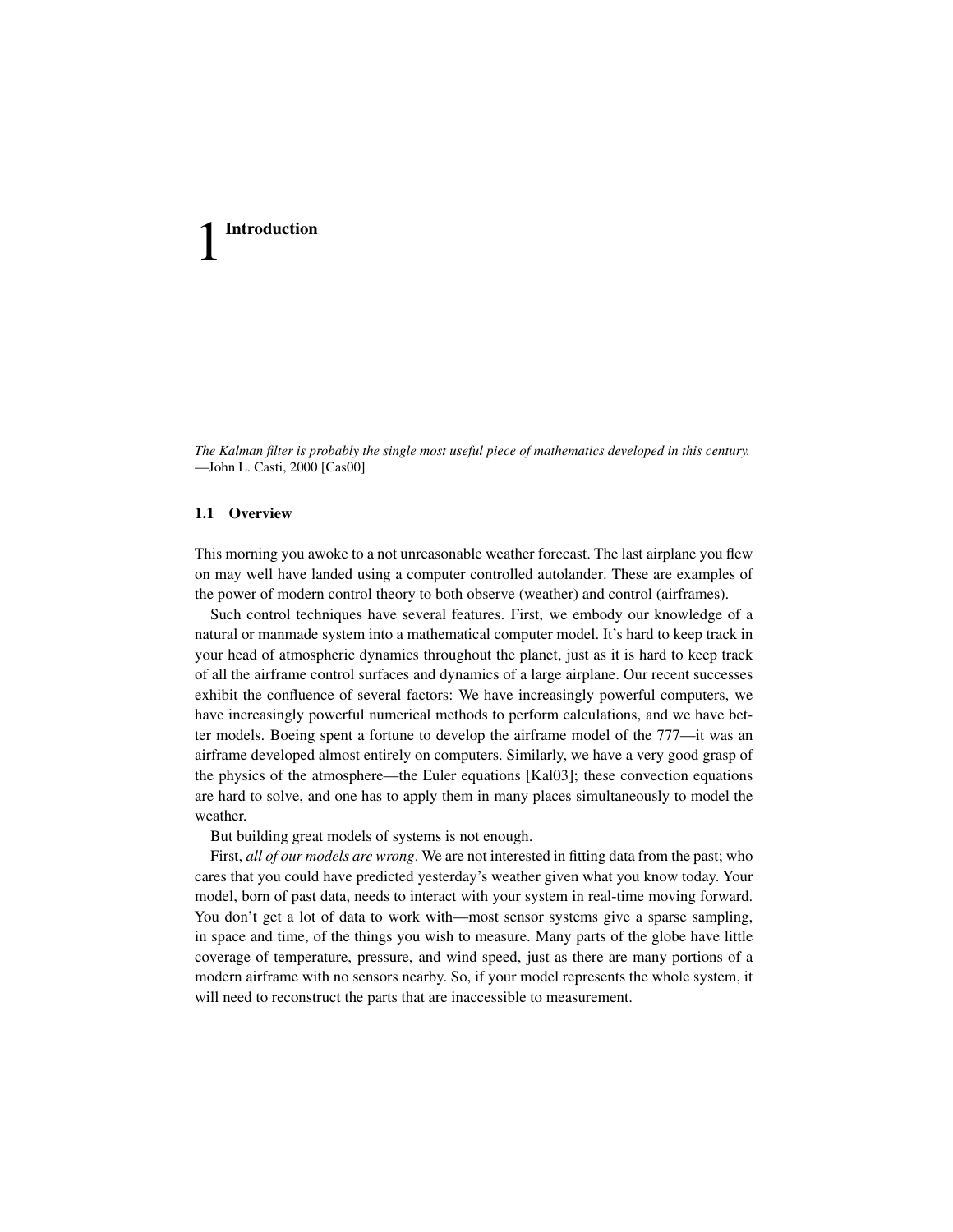Second, *all measurements are bad*. Sensors are noisy, imprecise, and deteriorate, and the amplifiers change their properties with age, temperature, and calibration. So we need a way of optimally feeding our bad data to our wrong models.

Last, our *computers are never fast enough*. Nature runs along in continuous time, while our digital circuitry and computers chug along in saltatory bursts. Even if your model and sensor data were perfectly aligned at the last reading, the model's forward iteration takes place while nature does its own thing. A random air gust blows a plane sideways. Thermal stochastic effects, or chaotic sensitivity to conditions, create an atmospheric state whose trajectory differs from the one your model is creating. In a robotic system such as an airplane, the models are simple enough, and the computations fast enough, that many iterations can take place per second. In numerical weather forecasting, 6 hours is a typical window for North American and European agencies. And in both cases, we never use our best models. Speed is traded for accuracy—it does no good to take two days to predict tomorrow's weather.

There are two key concepts here: *observability* and *controllability*. Rudolf Kalman [Kal60] demonstrated that these concepts are linked: If you can observe the state of a system, you have just determined the extent to which you can control it. For all complex systems, theory and modeling is not a luxury or the province of the socially impaired. It is the only way you can observe such a system. It is the *lens* through which your observation changes from vague subjectivity to a comprehensive estimation of what you are observing.<sup>1</sup>

Airframes are, if my colleagues in aerospace engineering will forgive me, simple. We have also poured an incredible amount of funding into building very good models of these structures. The weather is complex, but compared with biological systems, it is simple. Gas and fluid dynamics are characterized by neighbor-to-neighbor interactions only, the molecules are all indistinguishable, and were it not for nonlinear dynamics such as turbulence, forecasting would be a breeze.

Brains are the most complex structures in the known universe. So on the one hand, you would never want to observe raw data without the benefit of modeling. But if all models are bad, models of brains are terrible.

This book is a gamble—a race between our gathering knowledge of neuroscience and its embodiment in computational neuroscience, and our growing sophistication in computational engineering tools that can handle the complexity of brain dynamics. At some point, the convergence of these two areas of knowledge will make the fusion of computational neuroscience and control theory absolutely required just to record from a neuron, or decipher an epileptic electroencephalogram (EEG). Are we there yet? Probably. The rest of this book will try to justify this statement.

<sup>1.</sup> I was sure that this *lens* metaphor was suggested to me by Partha Mitra [MB08] in one of his talks, but neither he nor I are certain anymore. I will cite him more for inspiration if not fact.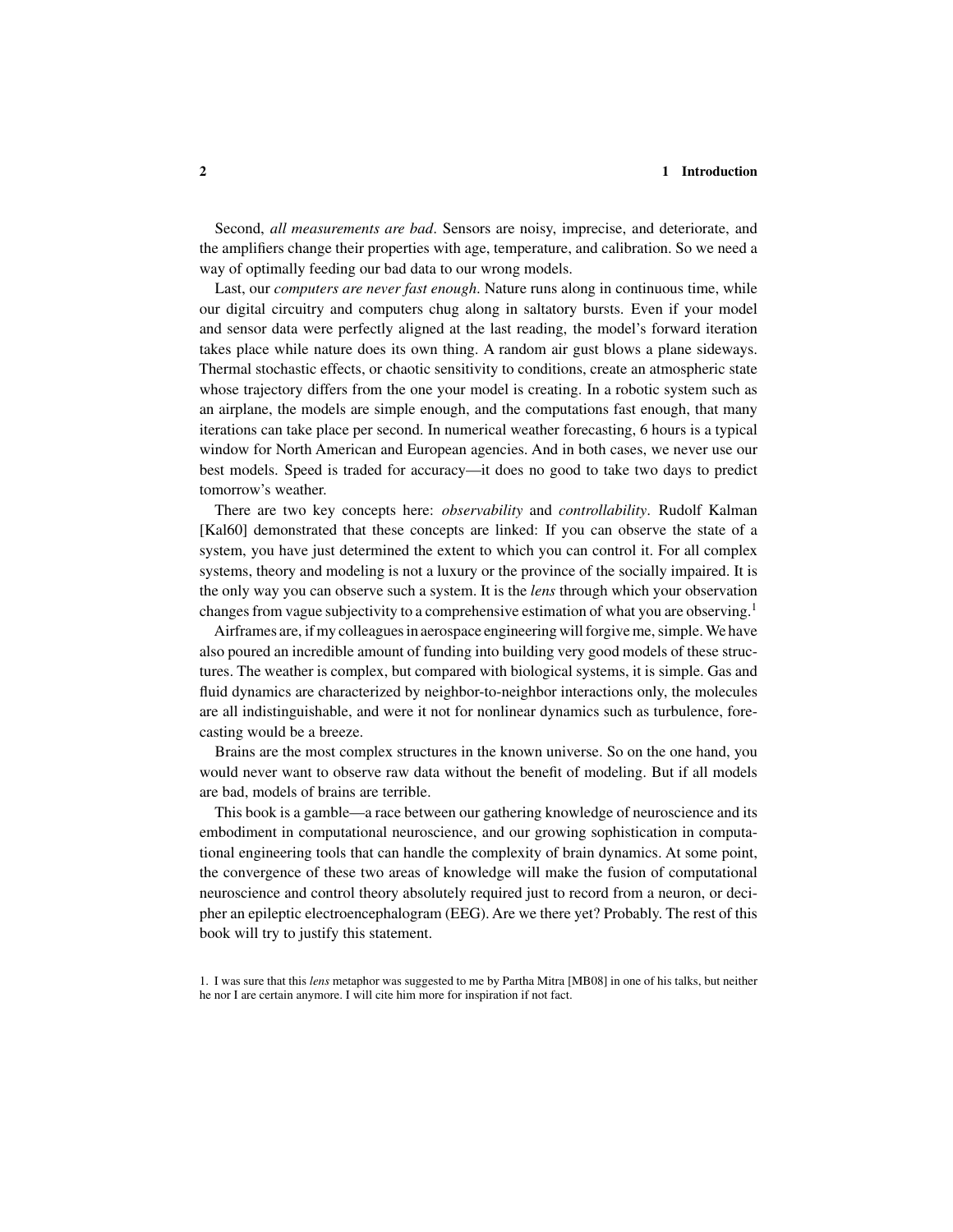# **1.2 A Motivational Example**

#### *The ultimate Figawi event.*

In 1916, Ernest Shackleton was marooned with his crew in a place called Elephant Island after his ship sank in the Antarctic. They spent over a year there, and it looked like they were going to be trapped for another year as the winter again closed in. They had a photographer with them, and figure 1.1 shows the small lifeboat that they launched in an effort to traverse 800 miles across the worst ocean in the world to reach a tiny dot called South Georgia Island where there was a whaling station. By then the rest of the world had assumed that Shackleton, as had many other Antarctic explorers, been long dead. He took a sextant and a navigator, Frank Worsley, and a few strong men [Ale98].

Shackleton and Worsley had a near *perfect* model—a map of the position of land masses and oceans, and the navigational equations that could compute where Shackleton would be on a given day based on his previous position and his velocity. But perfect models, and deductive reckoning, can be terrible in implementation. Once he left Elephant Island his position grew increasingly uncertain. The only way to address this was to use additional data measurements to improve his estimation of position—his *state*. He needed to fuse new data, his position readings of the sun, with his existing model (map and estimates of position). He needed to *assimilate* data.

Shackleton had to take measurements at a time when the sky was clear and he could hold his sextant still. But in this part of the oceans, waves are often 40 feet high, and the wind



## **Figure 1.1**

Voyage of the James Caird, 1916. Panel A reproduced from [Sha19], in public domain. Panel B courtesy of E. Schiff.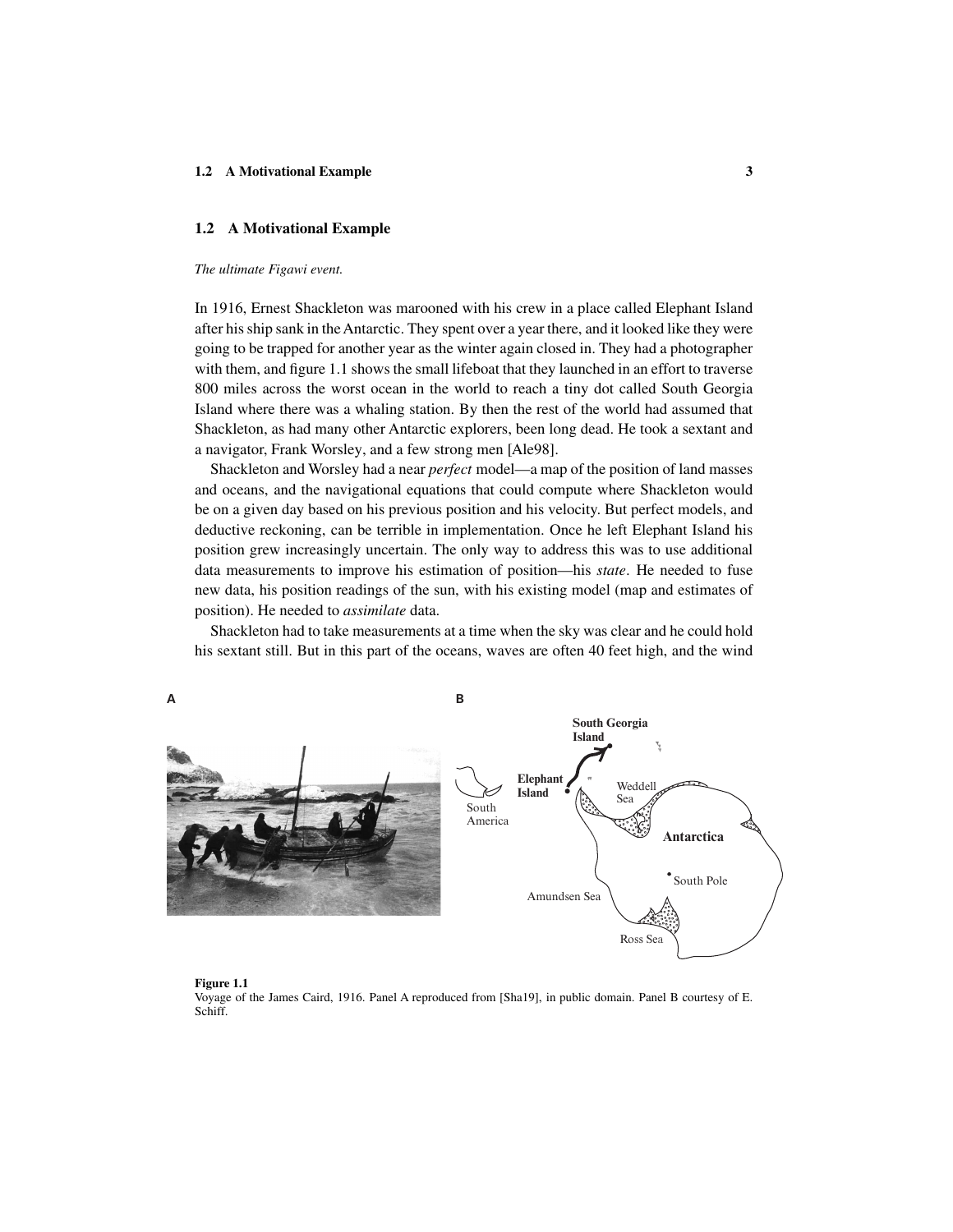typically howls at 40 to 60 miles per hour. He was trying to grab a mast in the middle of the small boat to steady himself. The clouds broke only four times during the trip. There was enormous uncertainty about whether the position he measured in this turbulent world was accurate or not. Does he keep yesterday's prediction of where he expected to be that day, or use the measurement he just took? Compromising between model and data is a constant theme of this book. Flipping a coin to choose between estimate and data is not optimal—even bad measurements tell you *something*.

*Data assimilation* is a relatively new term forged out of two too common words. It is the fusion of data with your preexisting knowledge [WB07]. It is an act as old as navigation itself. Bayes's theorem (equation 1.73) tells you how to combine your previous guess with your new measurement, and this establishes a fundamental component of all data assimilation. But it would not be until the advent of the space program in the 1950s and 1960s that Kalman [Kal60] optimized how to apply Bayes's formula recursively to a dynamical process.

Let's simplify Shackleton's navigational nightmare a bit. Assume you are living in a onedimensional world, and you only need to fix your position along a line (figure 1.2). Make the first measurement. I'm going to assume that when you made the first measurement, *y*, this is the first estimate of truth *x*. Not bad if you did this before pushing off Elephant Island—a good way to calibrate your instruments, or set your watch, because you really did know where you were and when the sun was at its noontime height. But perhaps your map of this rarely visited island did not fix its position well, or never captured its miserable coastline accurately. You might assume a probability distribution of your initial position *x*. Later in the book with nonlinear maps, you might pick a few initial conditions sprinkled



#### **Figure 1.2**

Bayes's rule tells you how to take sequential measurements and blend them. Two measurements, *y*<sup>1</sup> and *y*2, and their respective uncertainties,  $\sigma_{v1}$  and  $\sigma_{v2}$ , are represented. The estimate of the true state,  $\hat{x}$ , is the mean of a probability distribution conditioned by  $y_1$  or  $y_2$ , and then by  $y_1$  and  $y_2$ .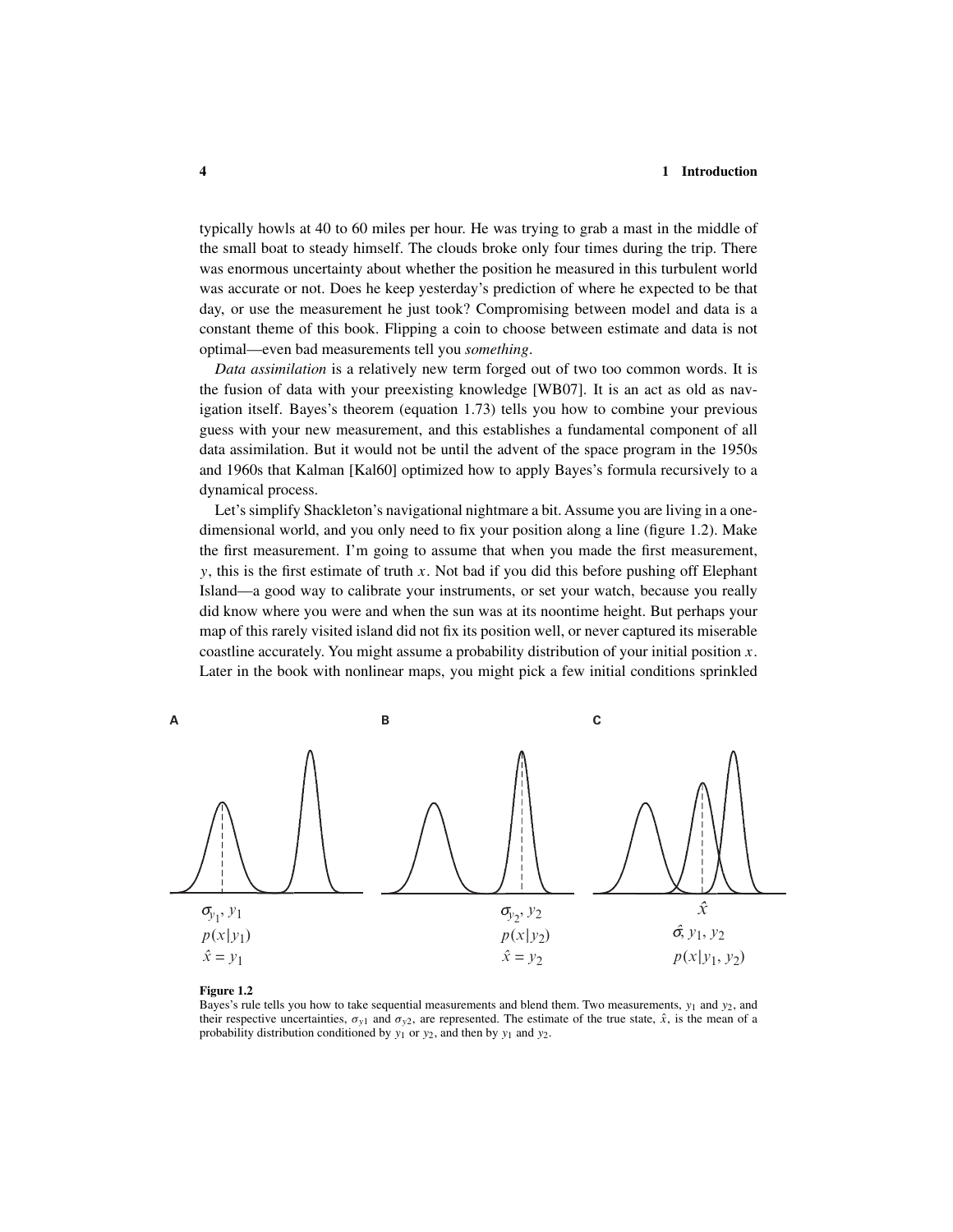## **1.2 A Motivational Example 5**

about where you think you are, to determine what the consensus seems to be when you drop these initial guesses onto the rocky landscape of your topographical relief map.

Let's assume that you actually know something about the uncertainty,  $\sigma$ , for a given measurement, *i*,  $\sigma_i$ ; that's quite a leap of faith,<sup>2</sup> but one that is often used in applications. Shackleton's first measurement, *y*1, stinks, so as Caroline Alexander explained [Ale98], the rest of the crew helped to steady him and hold him up and reduce his weaving back and forth, for his second measurement,  $y_2$ . Assume that  $y_2$  comes at a time very close to the first measurement. We don't think the boat has gone anywhere in the planet of significance during that short period of time, so we are estimating the same position on the map. Because two people were holding him up, the variance, the uncertainty of the second measurement,  $\sigma_{y_2}$ , is smaller than the first,  $\sigma_{y_1}$ . What is the optimal way to combine both measures to form an estimate,  $\hat{x}$ , of the true position,  $x$ ?

There is a very critical, if subtle, truth here: *You never know the truth*. The truth is the true position *x*. You take measurements, *y*, and you use this information to *estimate* the truth,  $\hat{x}$ . It does not matter whether you are trying to estimate your position on a map, estimate a patient's pulse, asking what the voltage is within a neuron, or determining whether a seizure is going to occur soon. You have no direct access to the truth; you need to optimally estimate it given your knowledge (your model) and your data.

Shackleton's first measurement,  $y_1$ , had uncertainty  $\sigma_{y_1}$ , so if this were your only measurement, the conditional probability  $p(x|y_1)$  of where you are, given what your measurement is (since you typically assume that your largest probability centers on your measurement), would lead you to pick  $\hat{x}_1 = y_1$  as shown in figure 1.2A. Then you make the second measurement with its narrower uncertainty, as in figure 1.2B. If that were all you had, the conditional probability of x given only  $y_2$  would be  $y_2$ . Now we combine these measurements into a single estimate (figure 1.2C).

There is no better intuitive explanation of this problem than that of Peter Maybeck, in his classic text [May82], and we will follow his framework here. Let's start with the answer (we will justify this later in the chapter):

$$
\hat{x} = \frac{\sigma_{y_2}^2}{\sigma_{y_1}^2 + \sigma_{y_2}^2} y_1 + \frac{\sigma_{y_1}^2}{\sigma_{y_1}^2 + \sigma_{y_2}^2} y_2
$$
\n(1.1)

The estimated position,  $\hat{x}$ , is an average of the two position measurements,  $y_1$  and  $y_2$ , weighted by the fraction of the variance from the *other* variances in equation (1.1). In other words, if the first measurement has a relatively large variance compared with the second, then pay attention to the second measurement more than the first (and vice versa). It also turns out that

$$
\frac{1}{\hat{\sigma}_x^2} = \frac{1}{\sigma_{y_1}^2} + \frac{1}{\sigma_{y_2}^2} \tag{1.2}
$$

#### 2. Kierkegarrd's input will not formally be required until the last chapter in this book.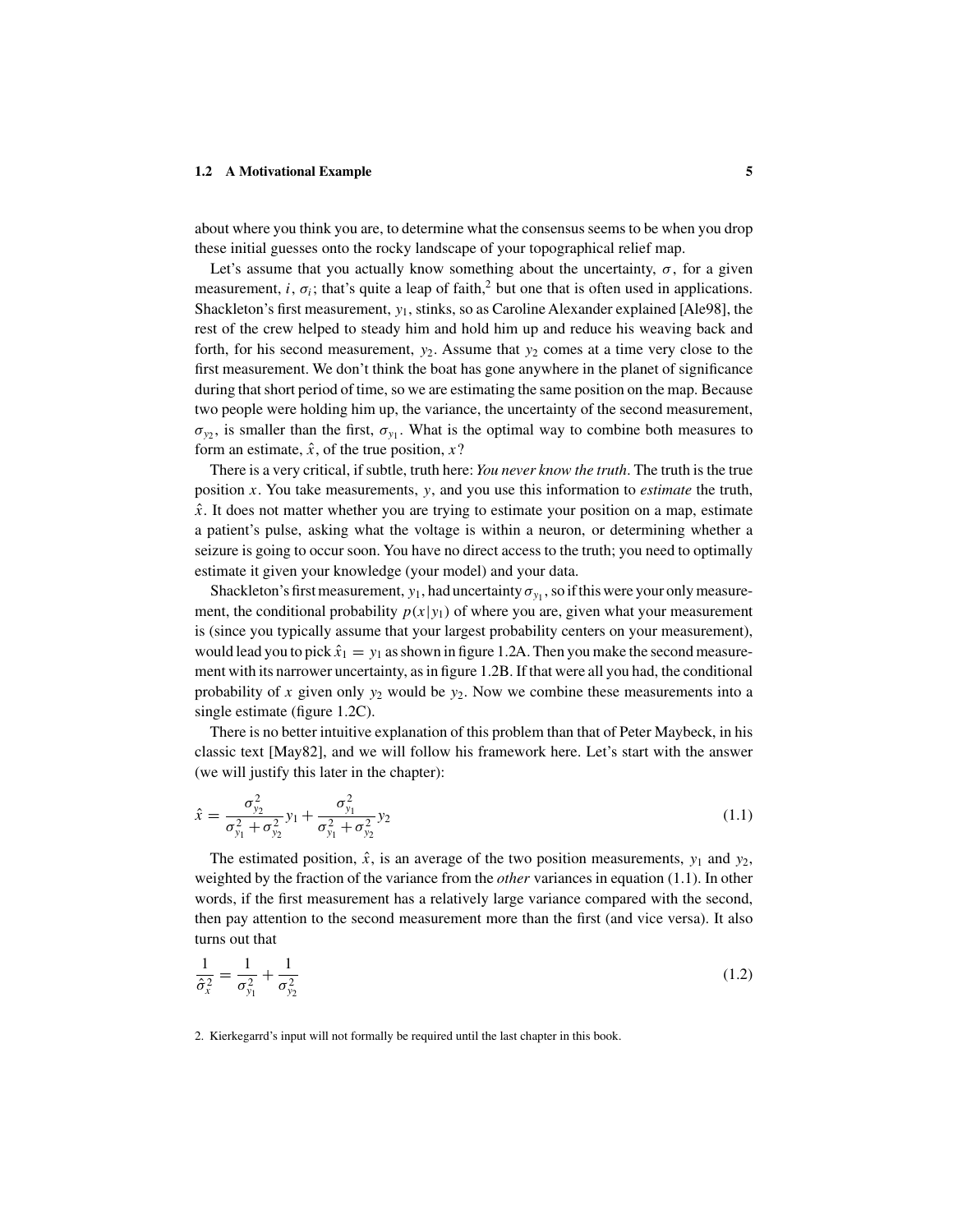which implies that

$$
\hat{\sigma}_x^2 < \sigma_{y_1}^2 \text{ and } \hat{\sigma}_x^2 < \sigma_{y_2}^2 \tag{1.3}
$$

Equation (1.3) develops a fundamental philosophical point: *all measurements are of value*. No matter how bad the variances  $\sigma_{y_1}^2$  and  $\sigma_{y_2}^2$  are, they *always* make  $\hat{\sigma}_x^2$  smaller if you know them. If a measurement had infinite uncertainty, then equation (1.1) tells you to throw out its measurement, and equation (1.2) tells you to set the estimated uncertainty equal to the uncertainty of the better measurement. If there was ever no uncertainty in a measure, you just use it and stop taking more measurements. Perhaps this all seems intuitive, but equation  $(1.1)$  is a statement of weighted least squares, and it was Carl Gauss who originally found that these weights *y*'s were optimal [Str86].

What if the uncertainties in these measures were all equal to each other? The estimate of position would be the average of the measurements. And the uncertainty  $\hat{\sigma}_x^2$  would be *half* of the individual uncertainties. This is the case of ordinary (unweighted) least squares.

Ronald Fisher pointed out that there was an inverse relationship of uncertainty to the information content [Fis34, FC96]. If uncertainty is infinite, you have no information from that measurement. If uncertainty goes to zero, you know everything; were such a thing possible, you would not need Kalman filtering, or this book. Equation (1.2) tells you that information is always useful. You are never worse off by taking a measurement—not in this worldview, at least—as long as the measurement carries some information about what you're trying to estimate.

So far, we have made these measurements all at the same time, when more measurements always makes certainty better. We will shortly propagate that state through time, and then time will start to pull certainty apart.

Let's return to equation (1.1). Let's recognize that  $y_1$  came before  $y_2$ , and say that  $y_1$  is the information we have *prior* to  $y_2$ —our a priori knowledge. We will use the following trick, adding two terms that sum to zero, to eliminate the coefficient that multiplies the prior repeatedly in this book

$$
\hat{x}_2 = \frac{\sigma_{y_2}^2}{\sigma_{y_1}^2 + \sigma_{y_2}^2} y_1 + \left\{ \frac{\sigma_{y_1}^2}{\sigma_{y_1}^2 + \sigma_{y_2}^2} y_1 \right\} + \frac{\sigma_{y_1}^2}{\sigma_{y_1}^2 + \sigma_{y_2}^2} y_2 - \left\{ \frac{\sigma_{y_1}^2}{\sigma_{y_1}^2 + \sigma_{y_2}^2} y_1 \right\}
$$
(1.4a)

$$
= y_1 + \frac{\sigma_{y_1}^2}{\sigma_{y_1}^2 + \sigma_{y_2}^2} (y_2 - y_1)
$$
\n(1.4b)

$$
= \hat{x}_1 + \frac{\sigma_{y_1}^2}{\sigma_{y_1}^2 + \sigma_{y_2}^2} (y_2 - \hat{x}_1)
$$
\n(1.4c)

$$
\hat{x}_2 = \hat{x}_1 + K(y_2 - \hat{x}_1) \tag{1.4d}
$$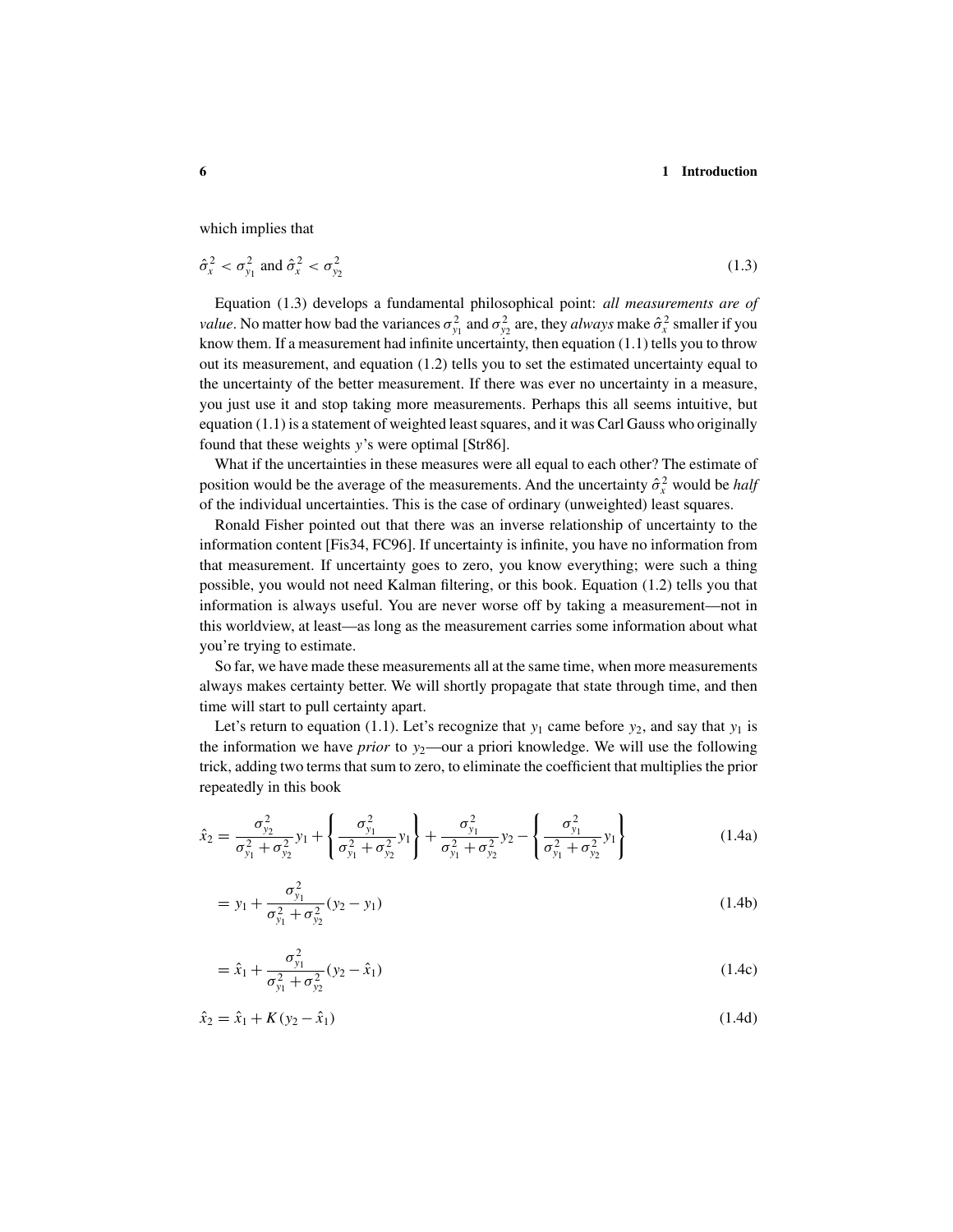# **1.2 A Motivational Example 7**

where

$$
K = \frac{\sigma_{y_1}^2}{\sigma_{y_1}^2 + \sigma_{y_2}^2} = \frac{\sigma_{\hat{x}_1}^2}{\sigma_{\hat{x}_1}^2 + \sigma_{y_2}^2}
$$
(1.5)

In (1.4b) the weighting is now applied to the difference  $y_2 - y_1$ . We assume in (1.4c) that when all you had was  $y_1$ , this was your best estimate of state  $\hat{x}_1$ . The weighting in (1.4d) is assigned the variable *K*, and in calculating K we can replace the a priori uncertainties  $\sigma_{y1}^2$ with  $\sigma_{\hat{x}_1}^2$  as in equation (1.5).

*K* will shortly become Kalman's gain function [Kal60]. Kalman's gain, in this static case, is the ratio of the previous uncertainty to the total uncertainty. This ratio will tell you whether to weigh your model strongly using what you calculated a priori, or pay more attention to your new measurement,  $y_2$ . If  $\sigma_{y_1}^2$  (or  $\sigma_{\hat{x}_1}^2$ ) is small compared with the new uncertainty, ignore the new measure and "fly" the model. If your new measure is much more precise than the old one, you might want to forget your previous calculation and look out the window.

In *prediction-corrector* systems, you make a prediction,  $\hat{x}_1$ , and then correct it based on new measurements. The new prediction,  $\hat{x}_2$ , for linear systems with Gaussian errors, is the mean, the median, the mode, the maximum likelihood estimator, the weighted least squares error, the best linear unbiased estimator. All of this drops out of the simple formulation in equations (1.4).

*K* has been a guiding principle in water, air, and space navigation for over half a century. Let's take a look at how *K* relates to propagating the uncertainty.

From (1.2) we write

$$
\frac{1}{\sigma_{\hat{x}_2}^2} = \frac{1}{\sigma_{y_1}^2} + \frac{1}{\sigma_{y_2}^2} = \frac{\sigma_{y_1}^2 + \sigma_{y_2}^2}{\sigma_{y_1}^2 \sigma_{y_2}^2}
$$
(1.6)

so that

$$
\sigma_{\hat{x}_2}^2 = \frac{\sigma_{y_1}^2 \sigma_{y_2}^2}{\sigma_{y_1}^2 + \sigma_{y_2}^2} \tag{1.7}
$$

We'll use our adding zero trick from equation  $(1.4a)$  again

$$
\sigma_{\hat{x}_2}^2 = \frac{\sigma_{y_1}^2 \sigma_{y_2}^2}{\sigma_{y_1}^2 + \sigma_{y_2}^2} - \left\{ \frac{\sigma_{y_1}^2 \sigma_{y_1}^2}{\sigma_{y_1}^2 + \sigma_{y_2}^2} \right\} + \left\{ \frac{\sigma_{y_1}^2 \sigma_{y_1}^2}{\sigma_{y_1}^2 + \sigma_{y_2}^2} \right\}
$$
(1.8)

which resolves to

$$
\sigma_{\hat{x}_2}^2 = \sigma_{y_1}^2 - K \sigma_{y_1}^2 \tag{1.9}
$$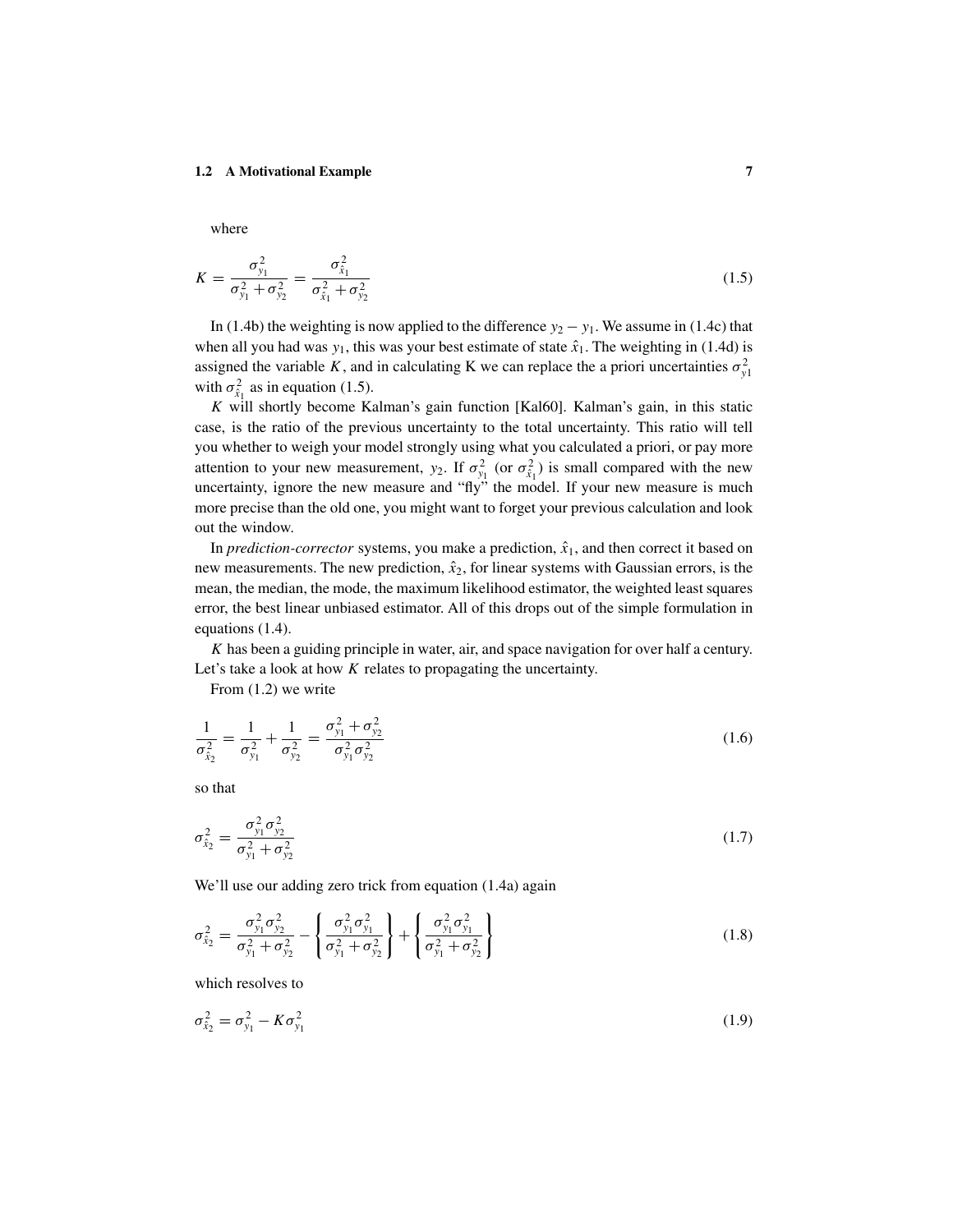or

$$
\sigma_{\hat{x}_2}^2 = \sigma_{\hat{x}_1}^2 - K \sigma_{\hat{x}_1}^2 \tag{1.10}
$$

What happens to uncertainty when you make a second measurement? Uncertainty *always* goes down with a new measurement. You knew that from before, but in this framework, the Kalman gain tells you how to do a weighted average of not just position—it also lets you do a weighted adjustment of your ongoing knowledge of uncertainty. It's not obvious or trivial.

Now add dynamics. In the simplest case, the boat, after measurement  $y_2$ , moves. In Shackleton's case, the wind probably blows with a very nice constant mean velocity, *v*, say 50 miles per hour all day and all night long, but there are some random fluctuations, *q*, which we will add to our constant velocity

$$
\frac{dx}{dt} = velocity + noise = v + q, \qquad q = N(0, \sigma_q^2)
$$
\n(1.11)

where  $N(0, \sigma_q^2)$  indicates that *q* is drawn from a normal (Gaussian) distribution, with mean = 0 and variance =  $\sigma_q^2$ .

Integrate this equation to make your next position prediction. We integrate the position, velocity, and uncertainty from time  $t = t_2$  to  $t = t_3$ 

$$
\int_{t_2}^{t_3} dx = \int_{t_2}^{t_3} v dt + \int_{t_2}^{t_3} q dt
$$
\n(1.12)

which gives

$$
x_3 - x_2 = v(t_3 - t_2) + \sigma_q^2(t_3 - t_2)
$$
\n(1.13)

The integration of position and velocity gives the trivial results  $x_3 - x_2$  and  $v(t_3 - t_2)$ . The integration of the random *q* is extremely nontrivial:  $\sigma_q^2(t_3 - t_2)$ . Intuitively, you can sense why this is true. If you integrate a Brownian noise process, that is integrate values drawn from a Gaussian distribution throughout a time interval, the result happens to be the variance times that time interval. This is known in physics as a Langevin equation (a particle diffusing with the wind also blowing), and in economics it is related to the Black-Scholes equation (a way to price options). Klebaner's textbook [Kle05] is an excellent resource to seek further understanding of such stochastic integrals.

In the previous case, from  $t_1$  to  $t_2$ , there was no mean velocity, and if we had waited a given amount of time, the boat's position would diffuse on the map from random gusts. The uncertainty in position increases uniformly with time for the case of static estimation.

We will need to introduce some new notation to clarify two very different time scales that will be referred to throughout this book. There is a slow time scale that represents the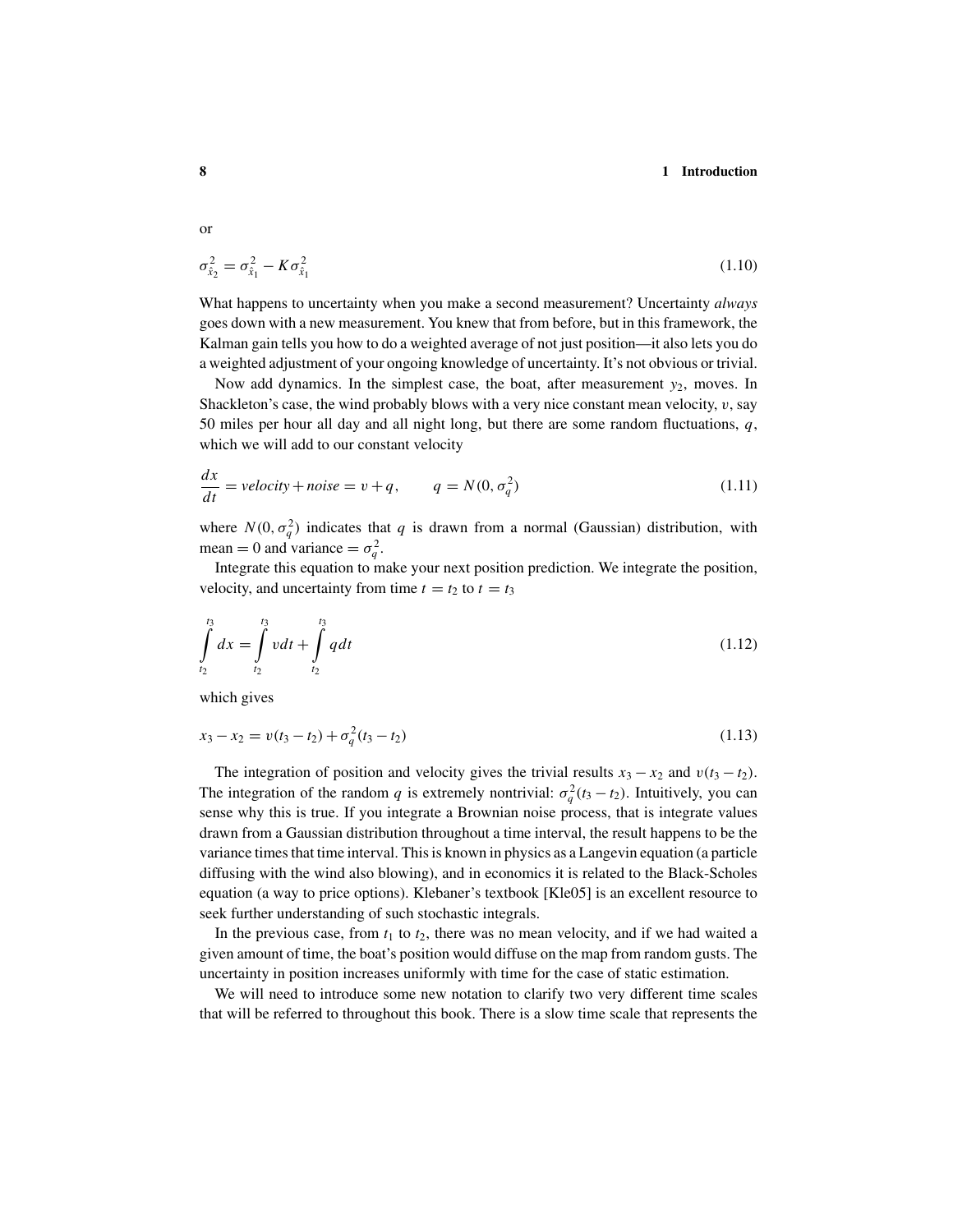natural system's dynamics over an interval, say  $t_2$  to  $t_3$ , or the analogous time computed from the predictive model such as equation (1.12). In contrast, there is the much faster time scale that represents the state of a system just before you make a new measurement,  $\hat{x}_3^-$ , and the advance in your knowledge just after you take in a new measurement,  $\hat{x}_3^+$ . Indeed, even the computation required to absorb this new piece of data, as when you use equation (1.4d), is faster than model propagation as with the integration in equation (1.12). And in our boat example, the boat has not gone any appreciable distance just as you make a measurement—but you have learned something afterwards.

So we take our best estimated position at time  $t_2$ ,  $\hat{x}_2$ , and the estimated uncertainty,  $\hat{\sigma}_q^2$ , and propagate both forward with equation (1.13). You now have a best predicted position,  $\hat{x}_3$ . There is the additive integrative uncertainty,  $\sigma_q^2(t_3 - t_2)$ , which if we permitted too long a time interval, would generate planetary scale uncertainty. So we don't want to take measurements too far apart.

Now take *y*3, the next measure. Shackleton could complete only four measurements during the journey [Ale98]. What is the new position and uncertainty?

If the uncertainty of the new measurement is too high, the Kalman gain goes to zero, and by equation (1.4d), you ignore  $y_3$ . If the uncertainty is very small, then just use  $y_3$  and ignore the model. Kalman filtering gives you a prescription for what data to use and what data to ignore based on the uncertainties of either of your measurements or the underlying process. But we have considerable ground yet to cover before discussing the Kalman filter in detail.

If we focus on the mean from the example in equation (1.13) (the mean of  $\sigma_q^2$  is zero), the mean propagates as

$$
\hat{x}_3^- = \hat{x}_2^+ + v(t_3 - t_2) \tag{1.14}
$$

and the variance as

$$
\sigma_{\hat{x}_3^-}^2 = \sigma_{\hat{x}_2^+}^2 + \sigma_q^2 \left( t_3 - t_2 \right) \tag{1.15}
$$

all before the measurement at  $t = t_3$  is taken.

Now make measurement  $y_3$  with variance  $\sigma_{y_3}^2$ . To assimilate this new measurement, we write

$$
\hat{x}_3^+ = \hat{x}_3^- + K_3(y_3 - \hat{x}_3^-) \tag{1.16}
$$

where we now index *K* acknowledging our new time scale as

$$
K_3 = \frac{\sigma_{\hat{x}_3^-}^2}{\sigma_{\hat{x}_3^-}^2 + \sigma_{y_3^2}^2} \tag{1.17}
$$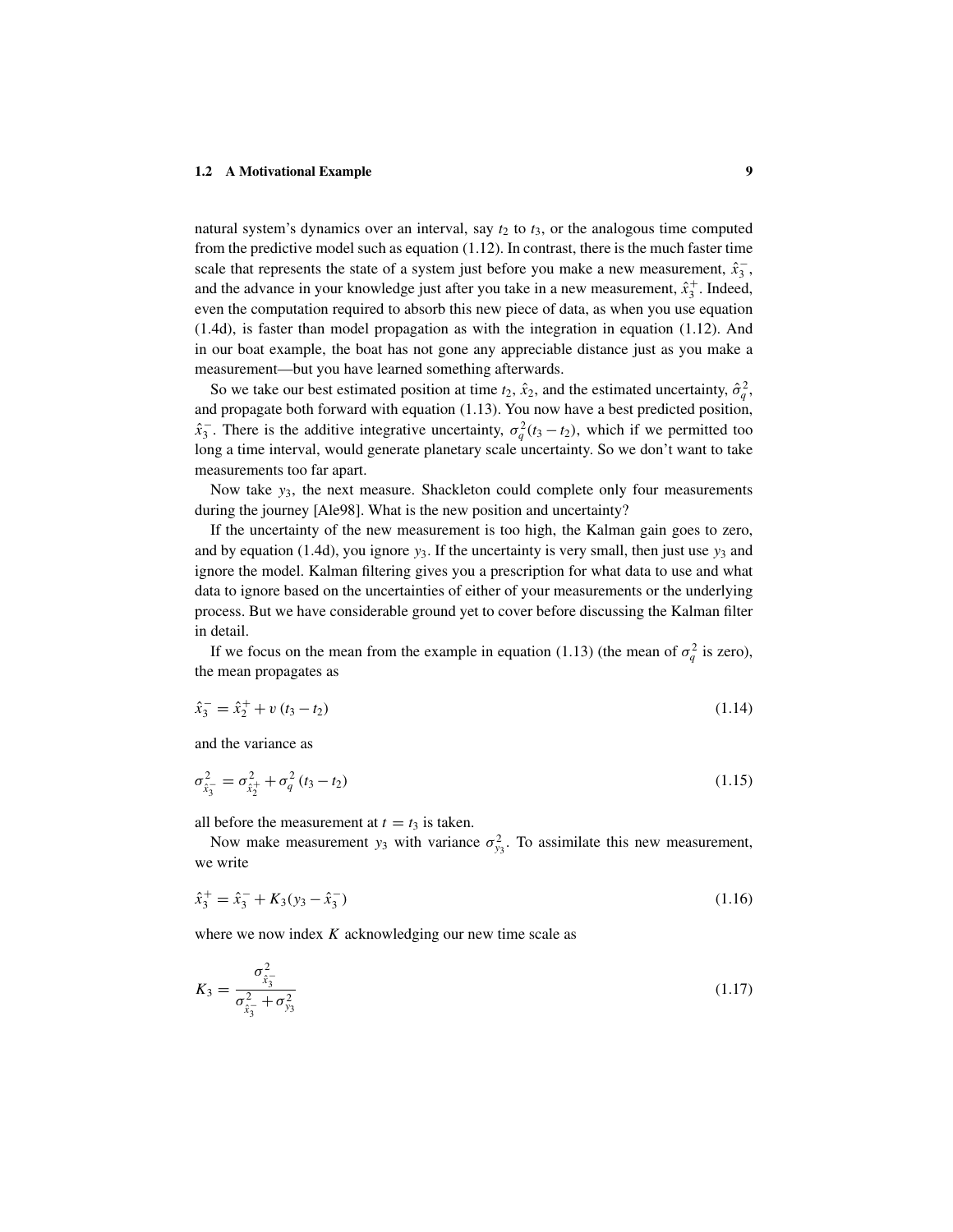

## **Figure 1.3** The minor planet Ceres—the largest asteroid. Image from Hubble Space Telescope.

and

$$
\sigma_{\hat{x}_3^+}^2 = \sigma_{\hat{x}_3^-}^2 - K_3 \sigma_{\hat{x}_3^-}^2 \tag{1.18}
$$

Note carefully the subtleties of how increasing or decreasing  $\sigma_{y_3}^2$  or  $\sigma_{\hat{x}_3}^2$  affects *K*<sub>3</sub>, and the implications of  $\sigma_{y_3}^2 \ll \sigma_{\hat{x}_3}^2$ , or  $\sigma_{\hat{x}_3}^2 \ll \sigma_{y_3}^2$ .

# **1.3 Least Squares**

*But since all our measurements and observations are nothing more than approximations to the truth, the same must be true of all calculations resting on them, and the highest aim of all computations made concerning concrete phenomena must be to approximate, as nearly as practicable, to the truth.* —Carl Frederic Gauss, 1809

At the end of the eighteenth century, astronomers had sighted the minor planet Ceres (now relegated to largest asteroid status, figure 1.3). In his 1809 book [Gau09] on tracking asteroids and comets, $3$  Gauss detailed that he had been using his least squares method since 1795 (when he was 18), much to the distress of his contemporary Legendre [Sor70]. Gauss worked out how to solve least squares and weighted least squares solutions to deal with the measurement of celestial objects. His was the only technique that seemed capable of

3. Henry Davis's very readable translation [GD57] of Gauss's 1809 book, *Theory of the Motion of Heavenly Bodies*, is now readily available through the Google book project on the Internet, and well worth examining.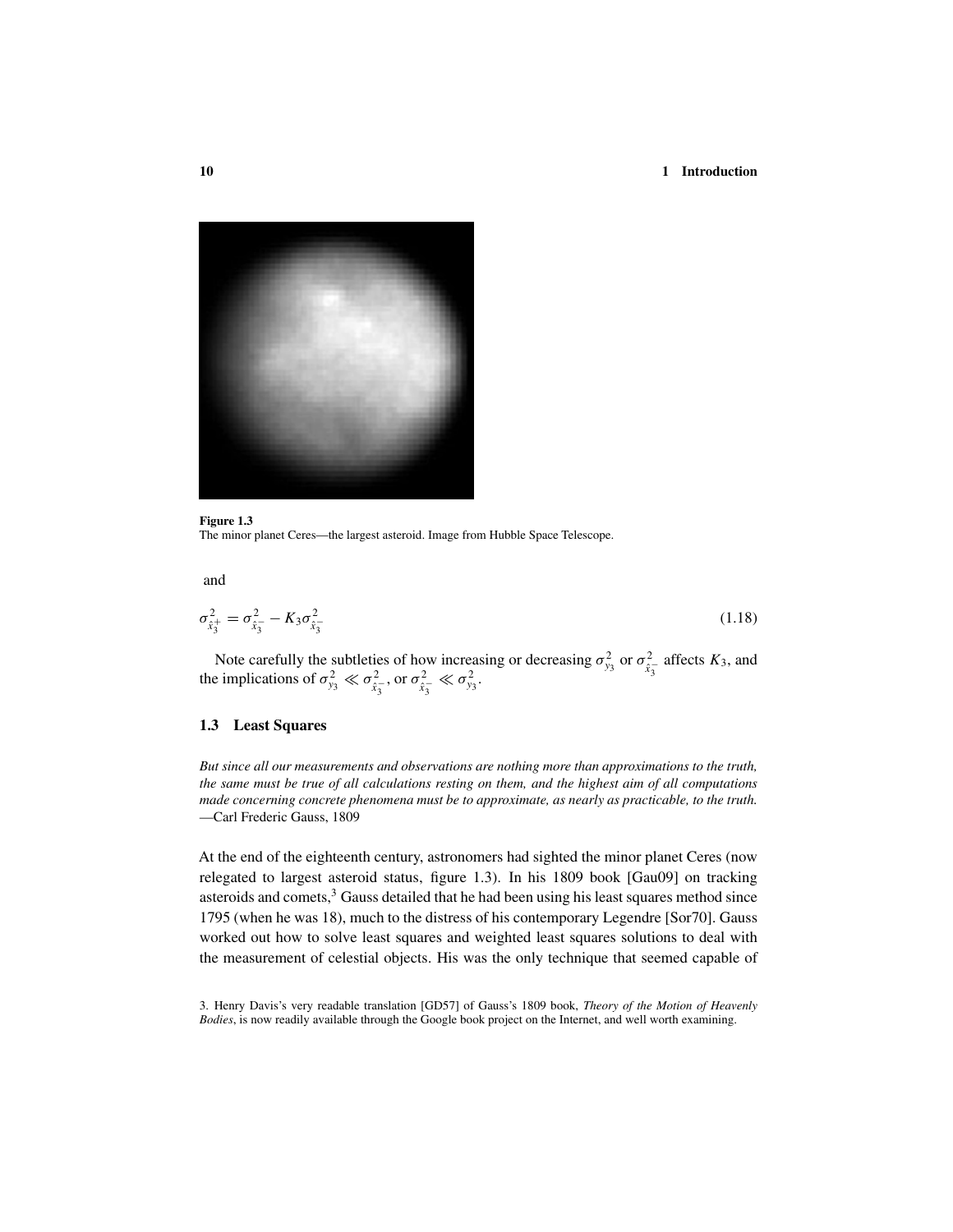# **1.3 Least Squares 11**

completing the elliptical orbit and estimating where Ceres was going to be after it transited behind the sun for a period of weeks, using only the incomplete measurements of previous sightings before the transit [TW99].

Gauss, by 1809, had laid down most of the foundations for later measurement theory, Kalman filtering, and this book. His insights included conceptualizing that one needed at least an approximate knowledge of the dynamics of a system in order to assimilate data, and that errors in measurements required measuring more than the minimum number of observations needed in order to solve the equations in your possession (i.e., your problem should be *overdetermined*) [Sor70]. He realized that one needed to minimize the errors between what you predicted and what you observed—what will later be called the *innovations* in modern control theory. And he invented and understood the far-reaching properties of least squares:

[T]he most probable system of values of the unknown quantities *...* in which the sum of the squares of the differences between the observed and computed values of the functions is a minimum*...* . This principle, which promises to be of most frequent use in all applications of the mathematics to natural philosophy, must, everywhere, be considered an axiom with the same propriety as the arithmetical mean of several overserved values of the same quantity is adopted as the most probable value. [GD57]

Let's introduce the matrix formalism of Gauss's least squares. Throughout this book, we wish to solve the basic problem

$$
Ax = y \tag{1.19}
$$

where *y* is our observation and, if *y* is a vector, then *A* is a matrix.<sup>4</sup> We need matrices because we assume that all of our natural (and neural) systems have more than one variable that describes their states *x*, and that there will be more than one variable measured in any observation *y*. Even in this world of multielectrode arrays, one still might record from, for instance, a single deep brain microelectrode, but you would always consider that univariate *y* to be a condensation of a multivariable (multiple neuron) state. The matrix *A* tells us how to *remix x*, that is form a linear combination of the actual underlying variables that make up the vector or matrix  $x$ , in order to form the measurement  $y$ . We always assume that the true state *x* of any system, neural or otherwise, is hidden from our direct observation. Our task is to find the best (most probable) estimate of *x* given observations *y*, and we call this best estimate *x*ˆ.

As a simple example, let's assume that *y* is measured twice, with values 1 and 3, and that *x* is one-dimensional with a coefficient  $a = 1$  at each measurement time, then<sup>5</sup>

4. We will use capital letters to indicate matrices in the text.

<sup>5.</sup> If you are unfamiliar with matrix mathematics and linear algebra, I would strongly recommend putting this book down and spending a few weeks with one of Gilbert Strang's introductory linear algebra textbooks [Str06]. These are well suited for self-instruction for the neuroscientist or physician who did not realize that such skills would be needed later in life. Note, also, that MIT has made the video recordings of Professor Strang's course on this subject openly available on the MIT Open Courseware Web site.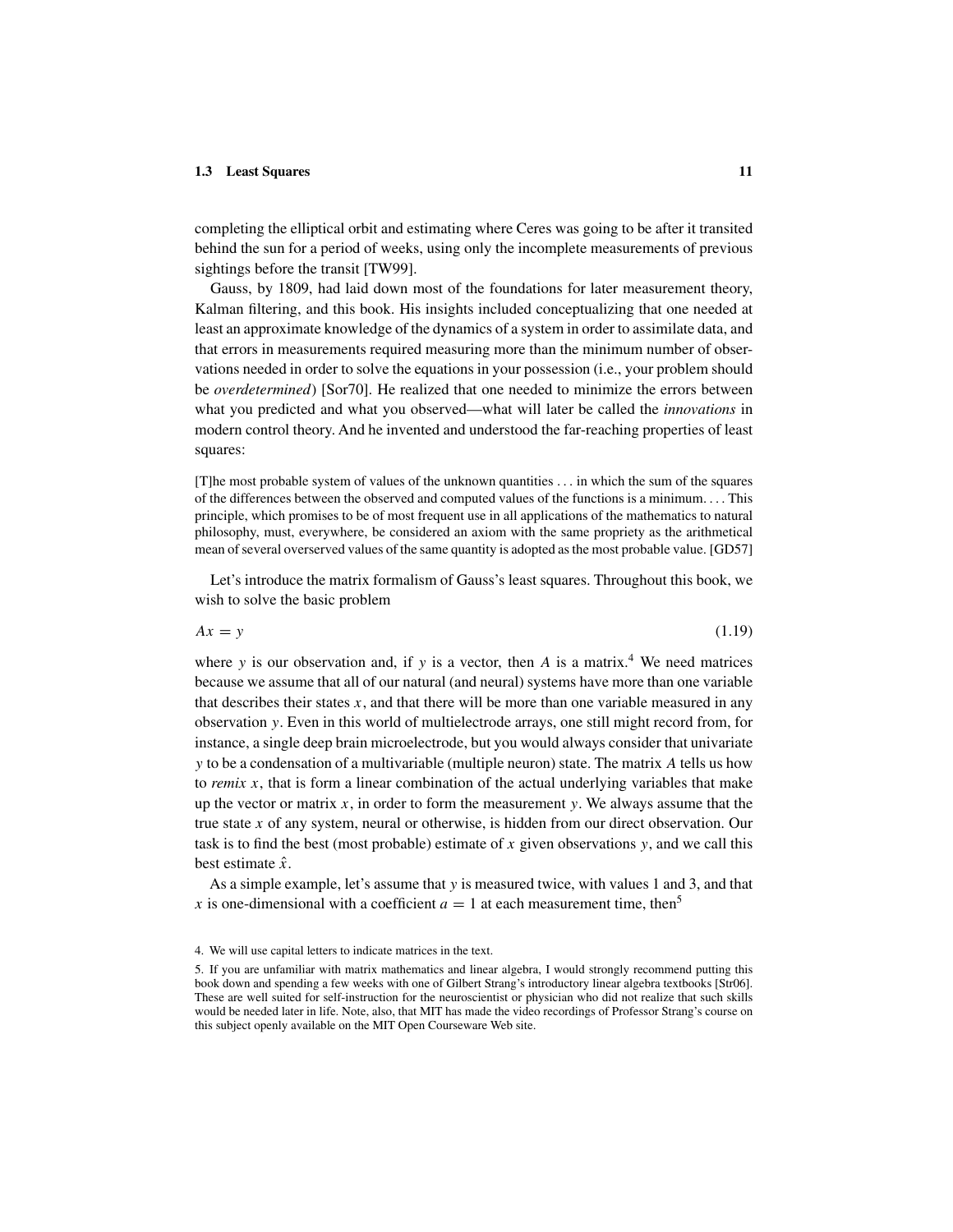$$
\begin{bmatrix} 1 \\ 1 \end{bmatrix} x = \begin{bmatrix} 1 \\ 3 \end{bmatrix} \tag{1.20}
$$

You do this every day in a laboratory or clinic—make up for imprecision by repeating measurements. Such systems are termed *overdetermined*. But if the measurements differ, and the system is assumed to remain the same, *none* of the individual measurements is correct. Some overdetermined systems are famous examples of great science; Millikan reported measuring the electron charge on his oil drop 58 times on 60 consecutive days the result was fundamental and permanent  $[McG71]$ <sup>6</sup>. We define the vector of errors, *r*, as

$$
error = r = Ax - y = \begin{bmatrix} x - 1 \\ x - 3 \end{bmatrix}
$$
\n(1.21)

The length of a vector is indicated by the *norm*  $\|\cdot\|$ , and following the suggestion of Gauss, we wish to minimize the square of the norm of *r*

$$
||r||^2 = r_1^2 + r_2^2 + \dots = [Ax - y]^T [Ax - y]
$$
\n(1.22)

where  $\left[\cdot\right]^T$  indicates matrix transpose of rows and columns. The square of the norm is found by taking the inner product of the transpose of the error vector with itself. To minimize it, take the derivative and set it equal to zero

$$
\frac{d}{dx}\left[ (x-1)^2 + (x-3)^2 \right] = 2(x-1) + 2(x-3) = 0
$$
\n(1.23)

which tells you that the best estimate of *x* is  $\hat{x} = 2$ . In matrix notation, this would be

$$
\frac{d}{dx}\left[x^T A^T A x - y^T A x - x^T A^T y + y^T y\right] = 0\tag{1.24}
$$

Taking derivatives of each term with respect to x yields<sup>7</sup>

$$
2AT Ax - 2AT y = 0
$$
\n
$$
(1.25)
$$

so we reduce to one equation with one unknown

7. The derivative of the quadratic form  $x^T A^T A x$  is a bit confusing at first sight. For vectors that are functions of  $x, u(x)$  and  $v(x)$ , the derivative with respect to *x* of  $u<sup>T</sup> v$  is

$$
\frac{d}{dx}\left[u^Tv\right] = \left[\frac{du}{dx}\right]^T v + \left[\frac{dv}{dx}\right]^T u
$$

So write  $Ax = u = v$ , and express  $x^T A^T A x$  as  $(Ax)^T (Ax) \equiv u^T v$ , and the derivative is seen to readily be  $2A^T A x$ .

<sup>6.</sup> Some considerable controversy has arisen in recent years over these measurement reports. See [Goo00], for instance.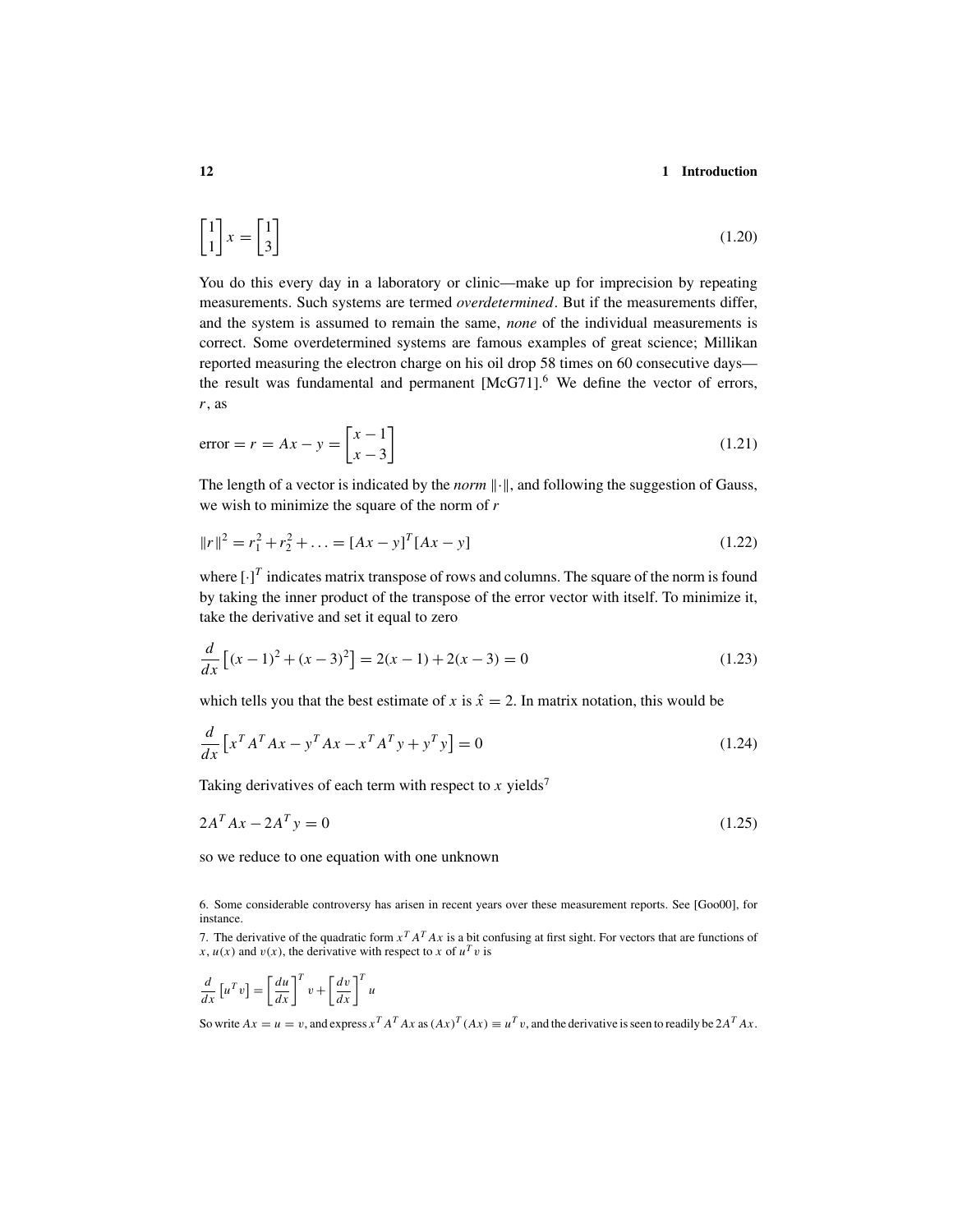$$
A^T A x = A^T y \tag{1.26}
$$

Using our example from equation (1.20), we get

$$
\begin{bmatrix} 1 & 1 \end{bmatrix} \begin{bmatrix} 1 \\ 1 \end{bmatrix} x = \begin{bmatrix} 1 & 1 \end{bmatrix} \begin{bmatrix} 1 \\ 3 \end{bmatrix} \tag{1.27}
$$

where  $2x = 4$ , and we find our best estimate,  $\hat{x} = 2$ , as we already knew. So in matrix formalism, the solution to least squares for such problems is

$$
\hat{x} = (A^T A)^{-1} A^T y \tag{1.28}
$$

Our discussion above was for the case where each measurement had equal uncertainty. Now let's introduce *weighted* least squares, where we assume, as in our Shackleton story, that the measurements have different uncertainties.

Strang [Str86], provides an excellent discussion of weighted least squares, and how they lead to the Kalman filter, and we will follow that discussion closely here. The weights will be indicated by matrix *W*, so that

$$
WAx = Wy \tag{1.29}
$$

and using our example from equation (1.20)

$$
\begin{bmatrix} \sigma_{11} & 0 \\ 0 & \sigma_{22} \end{bmatrix} \begin{bmatrix} 1 \\ 1 \end{bmatrix} x = \begin{bmatrix} \sigma_{11} & 0 \\ 0 & \sigma_{22} \end{bmatrix} \begin{bmatrix} 1 \\ 3 \end{bmatrix}
$$
 (1.30)

The  $\sigma$ 's are standard deviations. Our weighted error vector is now

 $error = Wr = WAx - Wy$  (1.31)

and we need to minimize

$$
||Wr||^2 = \sigma_{11}^2 r_1^2 + \sigma_{22}^2 r_2^2 + \dots \tag{1.32}
$$

which leads to

$$
A^T W^T W A x = A^T W^T W y \tag{1.33}
$$

The best estimator,  $\hat{x}$ , is

$$
\hat{x} = (A^T W^T W A)^{-1} A^T W^T W y \tag{1.34}
$$

Equation (1.34) is unpleasant, but using our previous example, we write

$$
\begin{bmatrix} 1 & 1 \end{bmatrix} \begin{bmatrix} \sigma_{11} & 0 \\ 0 & \sigma_{22} \end{bmatrix} \begin{bmatrix} \sigma_{11} & 0 \\ 0 & \sigma_{22} \end{bmatrix} \begin{bmatrix} 1 \\ 1 \end{bmatrix} x = \begin{bmatrix} 1 & 1 \end{bmatrix} \begin{bmatrix} \sigma_{11} & 0 \\ 0 & \sigma_{22} \end{bmatrix} \begin{bmatrix} \sigma_{11} & 0 \\ 0 & \sigma_{22} \end{bmatrix} \begin{bmatrix} 1 \\ 3 \end{bmatrix}
$$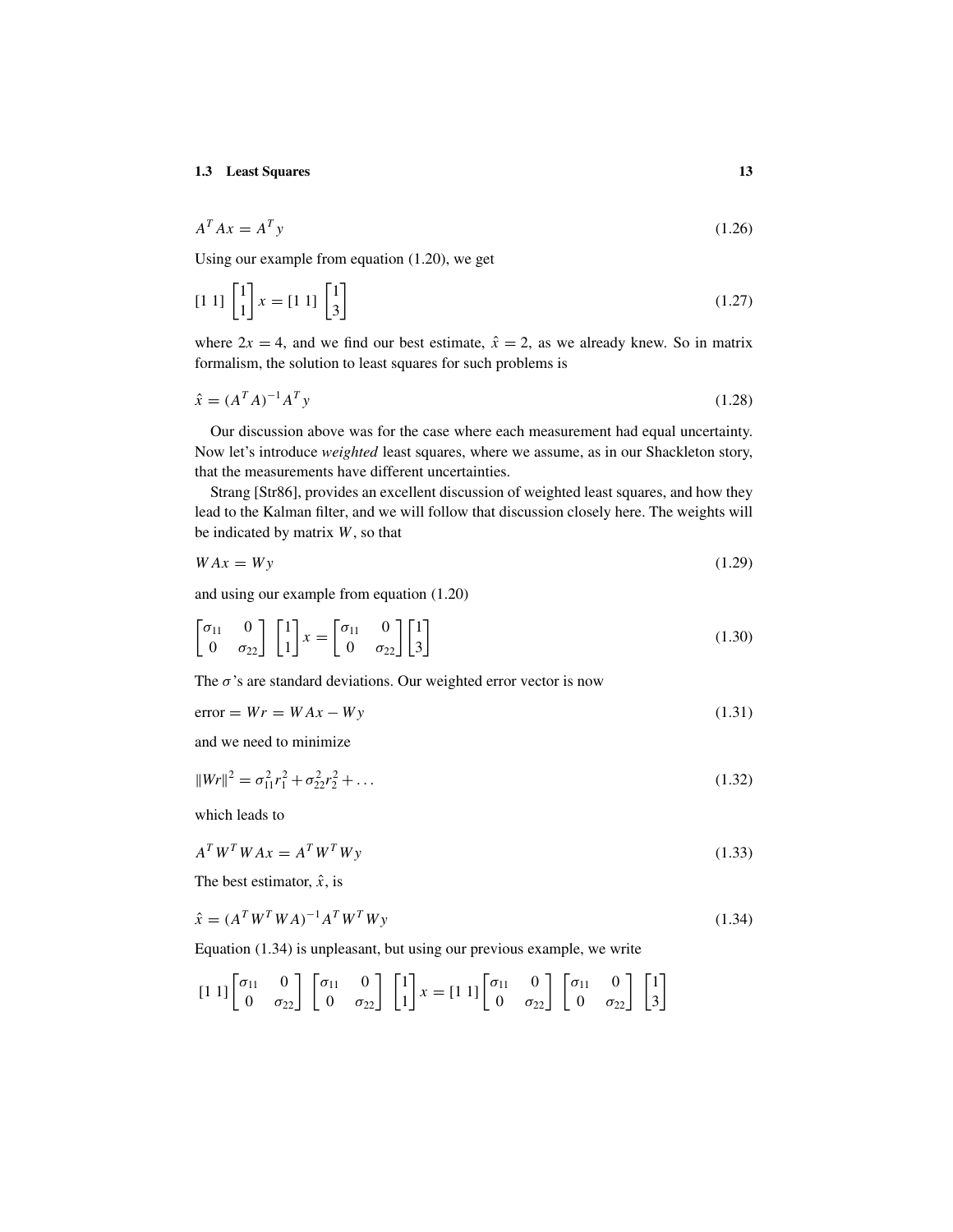which yields

$$
(\sigma_{11}^2 + \sigma_{22}^2)x = (\sigma_{11}^2 \cdot 1 + \sigma_{22}^2 \cdot 3)
$$

so our best estimate,  $\hat{x}$ , is

$$
\hat{x} = (\sigma_{11}^2 \cdot 1 + \sigma_{22}^2 \cdot 3) / (\sigma_{11}^2 + \sigma_{22}^2)
$$
\n(1.35)

If the weightings are all equal, we can set all the  $\sigma_{ii}$ 's to 1, and  $W = I$ , the *identity* matrix with all 1's on the diagonal and zeros elsewhere. This would bring us back to ordinary least squares. Otherwise,

$$
\hat{x} = \frac{\sigma_{11}^2}{(\sigma_{11}^2 + \sigma_{22}^2)} y_1 + \frac{\sigma_{22}^2}{(\sigma_{11}^2 + \sigma_{22}^2)} y_2
$$
\n(1.36)

which explains the form of our first lifeboat-inspired example<sup>8</sup> in equation  $(1.1)$ .

# **1.4 Expectation and Covariance**

We need to develop a few more essential concepts. The *central limit theorem* states<sup>9</sup> that the sum of many random processes gives a Gaussian probability distribution  $p(x)$ ,

$$
p(x) = \frac{1}{\sqrt{2\pi\sigma^2}} \exp\left[-x^2/2\sigma^2\right]
$$
\n(1.37)

where we define that the total probability must equal 1

$$
\int_{-\infty}^{\infty} p(x)dx = 1\tag{1.38}
$$

The *expectation* of *x*, the mean  $\mu_x$  of what you would expect after a large (infinite) number of samples, is defined as

$$
E[x] = \sum_{x} x p(x) = \mu_x \tag{1.39}
$$

for discrete, and

8. Note that the indices used in  $W$ ,  $\sigma_{ij}$ , are used to label the rows *i* and columns *j* in the matrix, and are not the indices of the weightings from equation (1.1), where  $\sigma_{11}$  was  $\sigma_{v_2}$ .

9. The proof of the central limit theorem is not at all trivial [KF70], but most readers will be content if it is just stated as done here.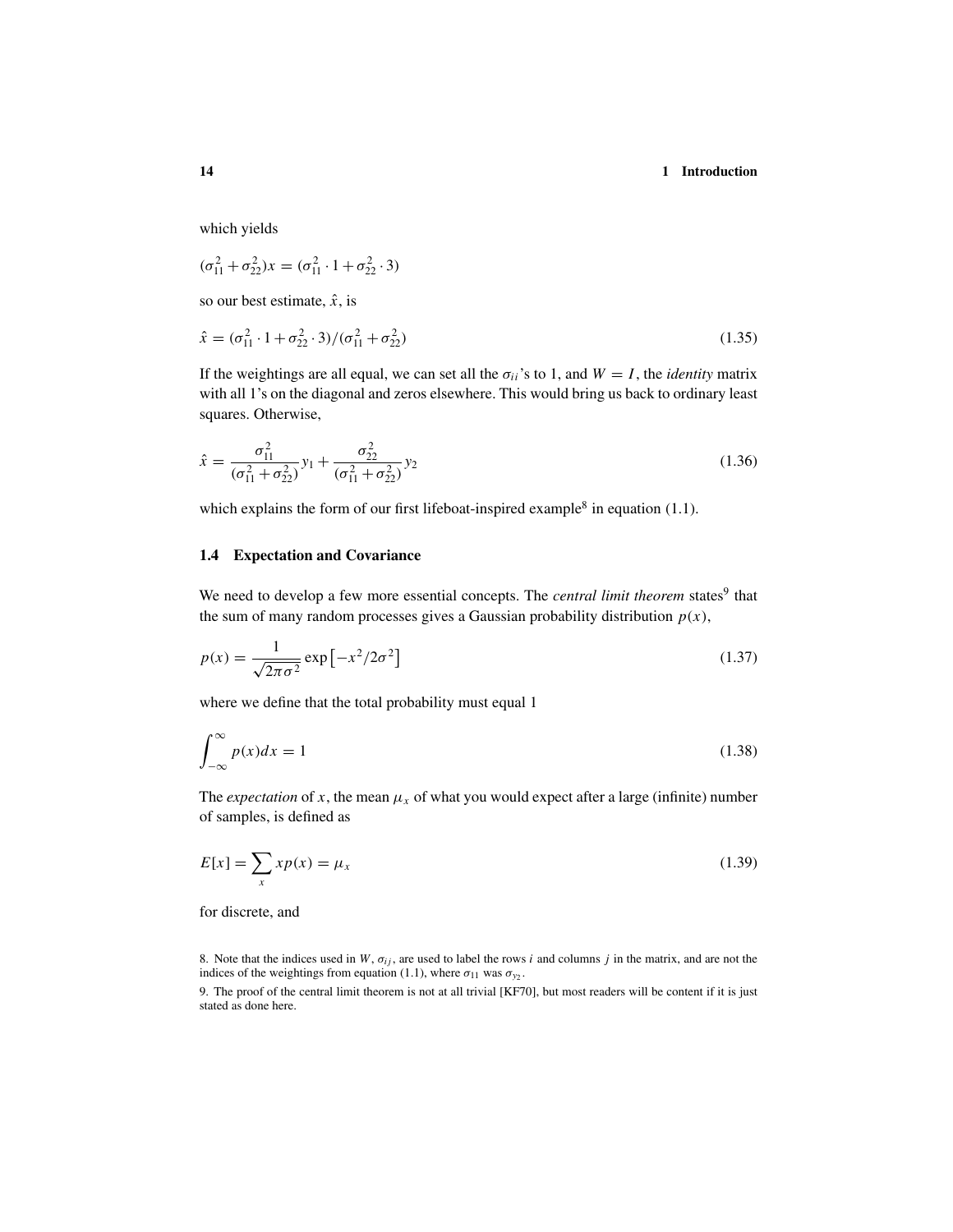$$
E[x] = \int_{-\infty}^{\infty} x p(x) dx
$$
 (1.40)

for continuous processes. For our Gaussian probability distribution with zero mean

$$
E[x] = 0 \tag{1.41}
$$

Variance is the expectation of the squared deviation from the mean (for discrete)

$$
var[x] = E[(x - E[x])^{2}] = \sum_{x} (x - \mu_{x})^{2} p(x) \equiv \sigma_{x}^{2}
$$
 (1.42)

The variance for the continuous Gaussian distribution is

$$
E[x^2] = \int_{-\infty}^{\infty} x^2 p(x) dx
$$
\n(1.43)

The *covariance*<sup>10</sup> is the expectation of the squared deviation from the mean for multiple variables

$$
cov[x, y] = E[(x - \mu_x)(y - \mu_y)] = \sum_{x} \sum_{y} (x - \mu_x)(y - \mu_y)p(x, y)
$$
(1.44)

where  $p(x, y)$  is the joint probability distribution of x and y. If x and y are vectors, then covariance is the expectation of the outer product

$$
cov[x, y] = E[(x - \mu_x)(y - \mu_y)^T]
$$
\n(1.45)

So for an error vector

$$
\mathbf{r} = \begin{bmatrix} r_1 \\ r_2 \\ \vdots \end{bmatrix} \tag{1.46}
$$

the covariance matrix is

$$
E[r^T] = R \tag{1.47}
$$

Gauss showed [Str86] that the inverse of the measurement covariance matrix, *R*<sup>−</sup>1, gives the *best linear unbiased estimator* for the least squares solution, so we replace *W<sup>T</sup> W* in equation (1.34) with *R*<sup>−</sup><sup>1</sup>

10. A superb introduction to covariance and multivariable statistics in general can be found in Bernhard Flury's textbook [Flu97].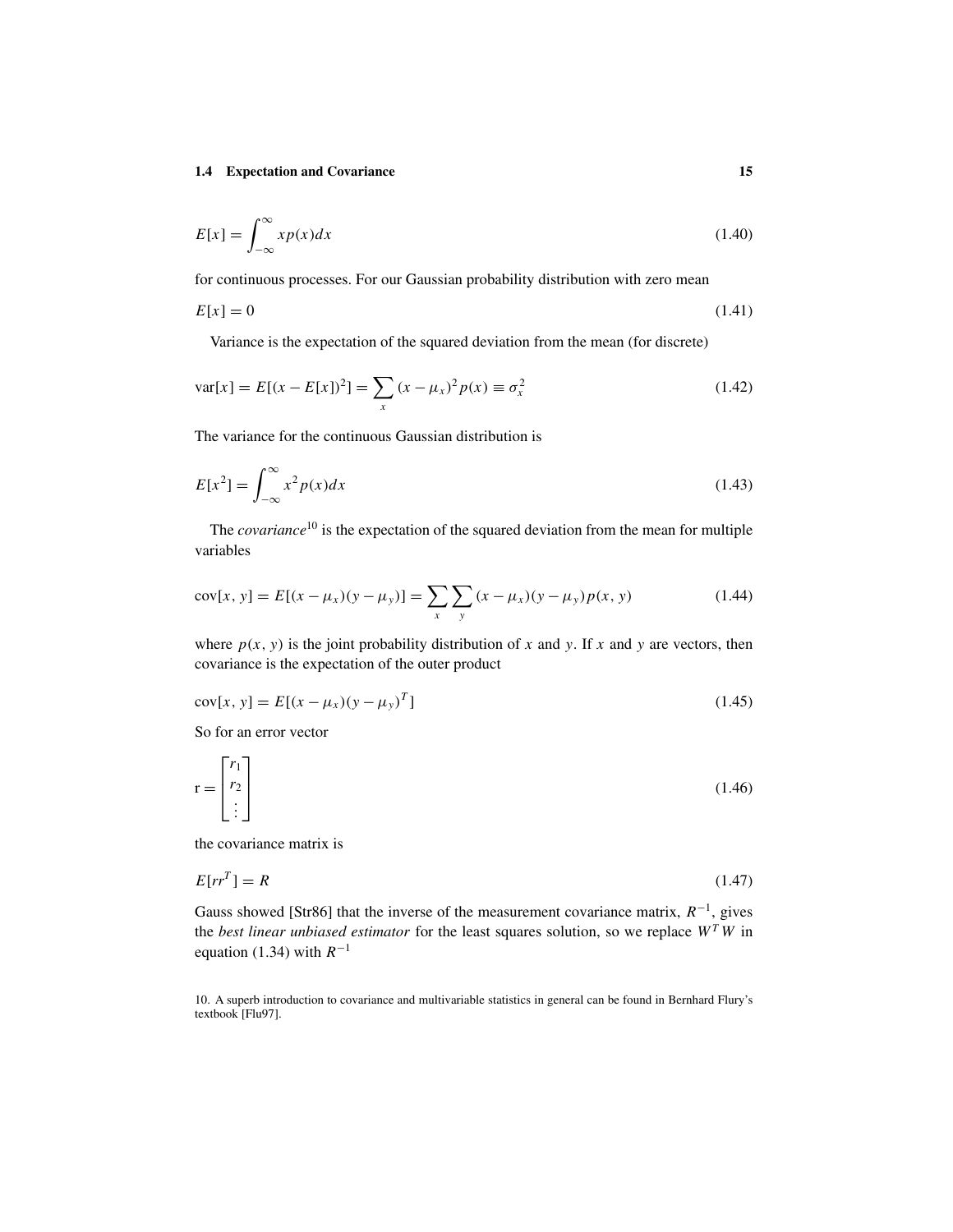$$
\hat{x} = (A^T R^{-1} A)^{-1} A^T R^{-1} y \tag{1.48}
$$

There are now two sets of errors to keep track of for the rest of the book. *R* is the measurement error covariance matrix, the measurement errors being  $Ax - y$ . The other set of errors that concern us are the errors in the estimation of *x*, which are  $x - \hat{x}$ . We define *P* as the covariance in the errors in the estimation of *x*

$$
P = E[(x - \hat{x})(x - \hat{x})^T]
$$
\n(1.49)

Once we know the result in equation (1.48), it follows that the best estimate of *P* is

$$
P = (A^T R^{-1} A)^{-1}
$$
 (1.50)

The proof is nontrivial, and the least unpleasant description of it is in Strang (p. 144 in [Str86]).

If one refers back to figure 1.2c, *R* describes the errors in measurements *y*, and *P* describes the errors in the estimate of *x*ˆ.

Let's assume that you take several measurements of a neuron firing rate. Assume for now that the uncertainty in measurements,  $\sigma^2$ , are all the same and independent from each other. Then the covariance matrix is just the set of individual variances

$$
R = \begin{pmatrix} \sigma^2 & 0 \\ 0 & \sigma^2 \end{pmatrix} \tag{1.51}
$$

and the inverse of a diagonal matrix is just the reciprocal of the diagonal values

$$
R^{-1} = \begin{pmatrix} 1/\sigma^2 & 0\\ 0 & 1/\sigma^2 \end{pmatrix} \tag{1.52}
$$

Then from  $P = (A^T R^{-1} A)^{-1}$ ,

$$
P^{-1} = \begin{bmatrix} 1 & 1 \end{bmatrix} \begin{pmatrix} 1/\sigma^2 & 0 \\ 0 & 1/\sigma^2 \end{pmatrix} \begin{bmatrix} 1 \\ 1 \end{bmatrix} \tag{1.53}
$$

which is just

$$
P = \frac{\sigma^2}{2} \tag{1.54}
$$

and for *n* measurements

$$
P = \frac{\sigma^2}{n} \tag{1.55}
$$

*P* decreases with every measurement. It does not matter how uncertain the measurements are—all measurements tell you something about the truth *x*.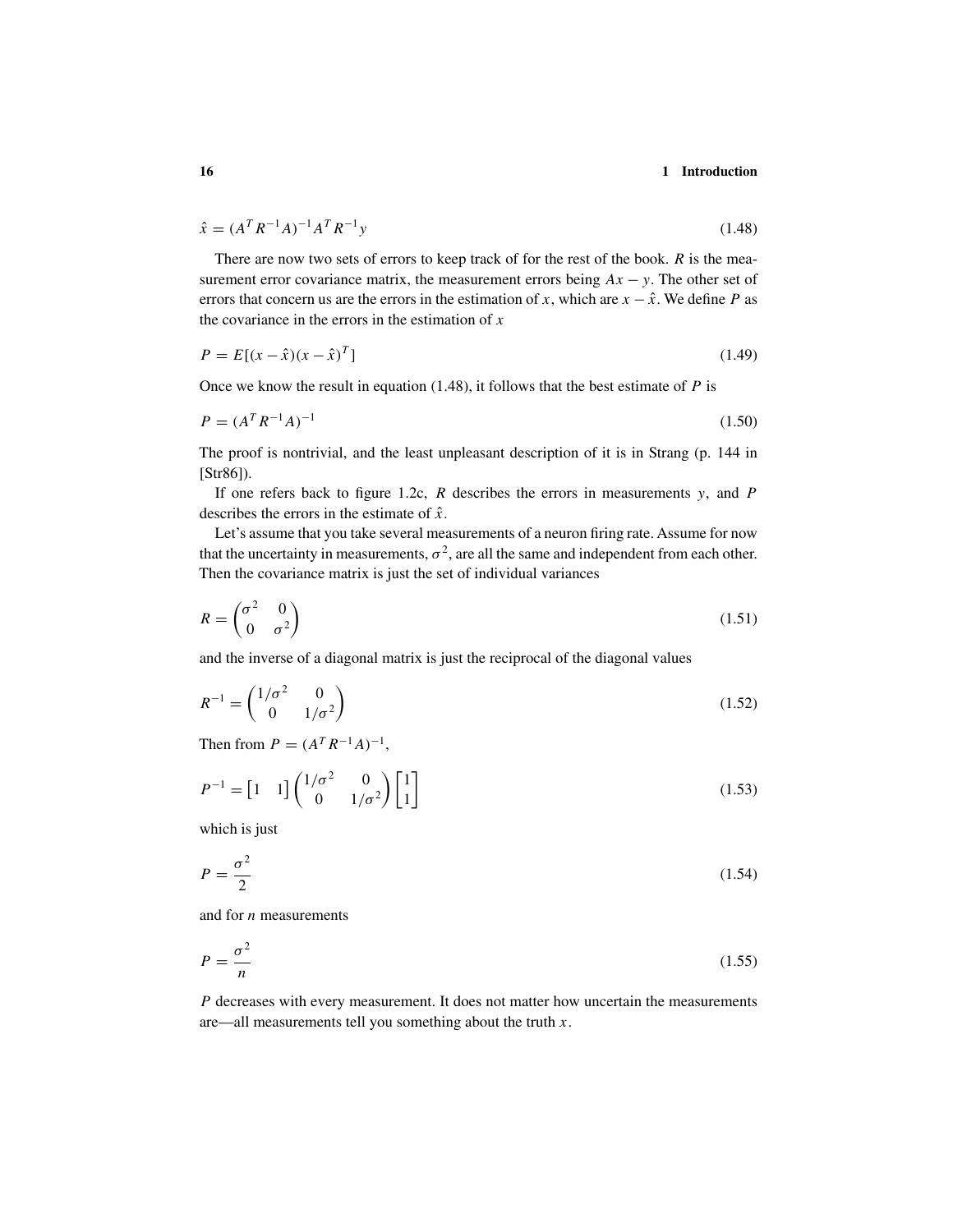# **1.5 Recursive Least Squares**

Solving for  $\hat{x}$  or *P* using equation (1.48) or (1.50) gets more complex as the number of measurements and the size of matrices *A* and *R* enlarge. But each new measurement changes the covariances *R* and *P* only incrementally. If the errors

$$
\begin{bmatrix} r_1 \\ r_2 \\ \vdots \end{bmatrix} \tag{1.56}
$$

are independent, then for two measurements at  $t_0$  and  $t_1$  (again, following [Str86])

$$
R = \begin{bmatrix} R_0 & \\ & R_1 \end{bmatrix} \tag{1.57}
$$

and

$$
P^{-1} = \begin{bmatrix} A_0^T & A_1^T \end{bmatrix} \begin{bmatrix} R_0^{-1} & & \\ & R_1^{-1} \end{bmatrix} \begin{bmatrix} A_0 \\ A_1 \end{bmatrix}
$$
 (1.58)

Multiply this out and you get

$$
P^{-1} = A_0^T R_0^{-1} A_0 + A_1^T R_1^{-1} A_1
$$
\n(1.59)

which is the key to making a recursive formula. Using equation (1.50) we can write

$$
P_1^{-1} = P_0^{-1} + A_1^T R_1^{-1} A_1 \tag{1.60}
$$

and this holds for any sequential estimations.

Substituting equation (1.50) in (1.48)

$$
\hat{x}_1 = P_1 A^T R^{-1} y \tag{1.61}
$$

which, for our simple two-measurement example, yields

$$
\hat{x}_1 = P_1 \begin{bmatrix} A_0^T & A_1^T \end{bmatrix} \begin{bmatrix} R_0^{-1} & & \\ & R_1^{-1} \end{bmatrix} \begin{bmatrix} y_0 \\ y_1 \end{bmatrix} \tag{1.62}
$$

which multiplied out gives

$$
\hat{x}_1 = P_1 \left[ P_0^{-1} A_0^{-1} y_0 + A_1^T R_1^{-1} y_1 \right]
$$
\n(1.63)

Substituting  $x_0$  for  $A_0^{-1}y_0$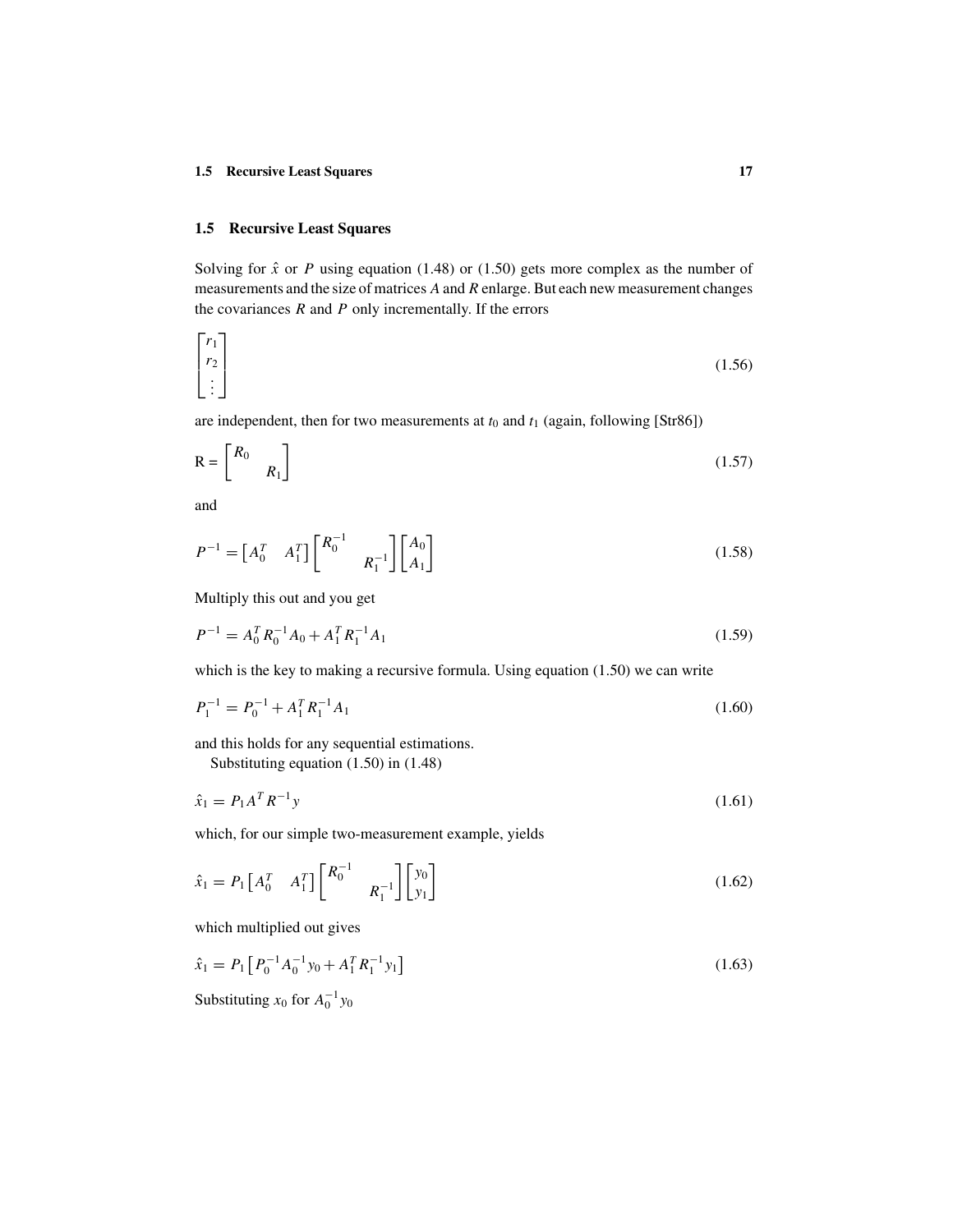$$
\hat{x}_1 = P_1 \left[ P_0^{-1} x_0 + A_1^T R_1^{-1} y_1 \right] \tag{1.64}
$$

and finally substituting  $P_0^{-1}$  with equation (1.60)

$$
\hat{x}_1 = P_1 \left[ P_1^{-1} x_0 - A_1^T R_1^{-1} A_1 x_0 + A_1^T R_1^{-1} y_1 \right]
$$
\n(1.65)

gives

$$
\hat{x}_1 = x_0 + K_1(y_1 - A_1 x_0) \tag{1.66}
$$

with

$$
K_1 = P_1 A_1^T R_1^{-1} \tag{1.67}
$$

Equations (1.66) and (1.67) are the beginning steps of *recursive least squares*. Note several things. If  $y_1 = A_1x_0$ , then  $\hat{x}_1 = x_0$ . If  $y_1 = A_1x_0 + e$ , where *e* is the unexpected part of *y*<sub>1</sub>, the *innovation*, then  $\hat{x}_1 = x_0 + K_1(e)$ , where  $K_1(e)$  is the correction to the previous  $x_0$ .

The fundamental equations of recursive least squares are therefore

$$
P_i^{-1} = P_{i-1}^{-1} + A_i^T R_i^{-1} A_i
$$
  
\n
$$
K_i = P_i A_i^T R_i^{-1}
$$
  
\n
$$
\hat{x}_i = \hat{x}_{i-1} + K_i (y_i - A_i \hat{x}_{i-1})
$$
\n(1.68)

Let's measure the firing rate of a neuron in spikes per minute by counting spikes within a 10-second window.<sup>11</sup> You get one, two, and four spikes, with calculated  $y_0 = 6$ ,  $y_1 = 12$ , and  $y_2 = 24$  spikes per minute. We assume  $A = 1$ . Then

$$
AT A\hat{x} = AT y
$$
  
\n
$$
\begin{bmatrix} 1 & 1 & 1 \end{bmatrix} \begin{bmatrix} 1 \\ 1 \\ 1 \end{bmatrix} \hat{x} = \begin{bmatrix} 1 & 1 & 1 \end{bmatrix} \begin{bmatrix} 6 \\ 12 \\ 24 \end{bmatrix}
$$
  
\n
$$
3\hat{x} = 42
$$
  
\n
$$
\hat{x} = 14 \text{ spikes per minute}
$$
 (1.69)

and

11. Strang [Str86] shows a similar example for estimating heart rate.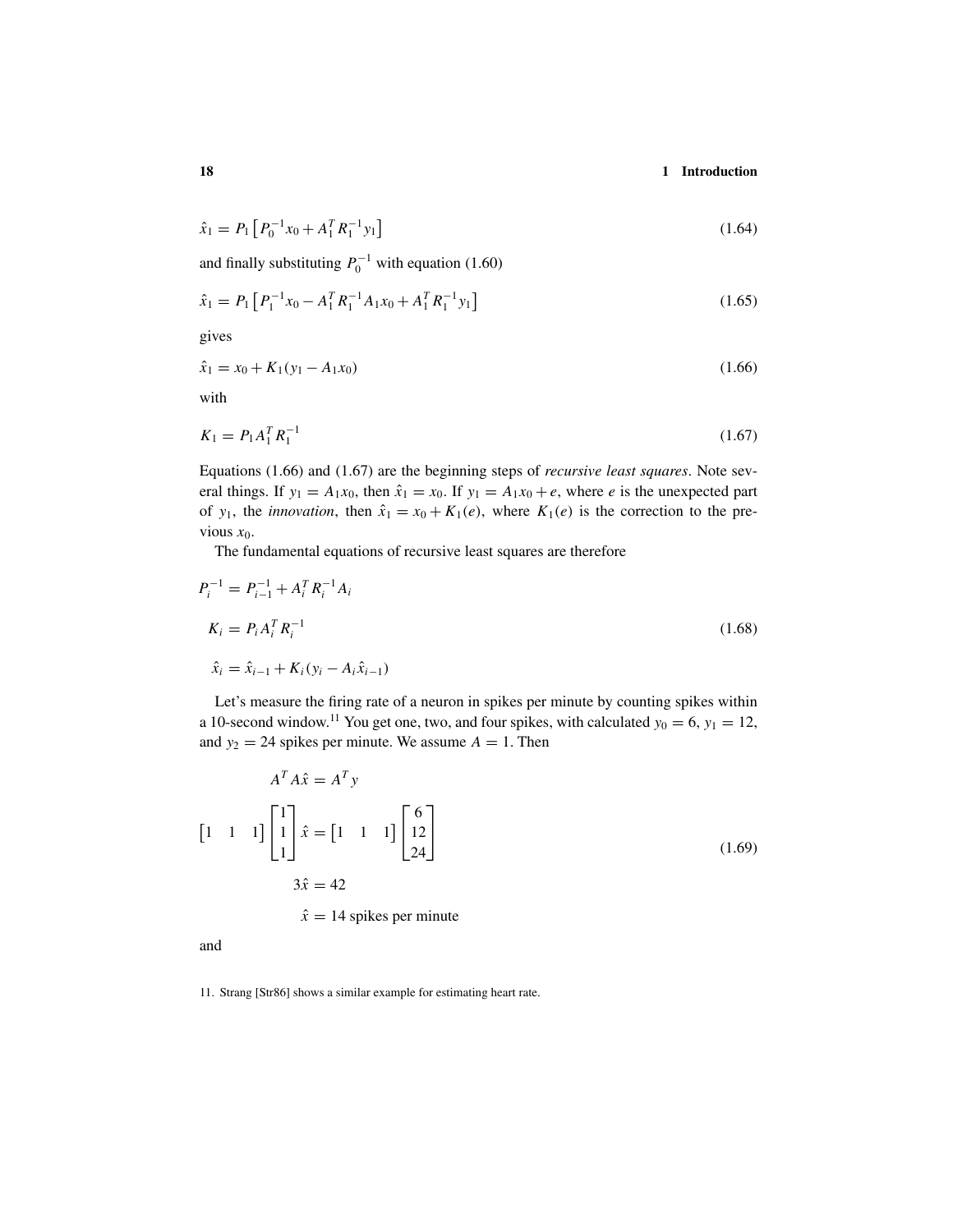$$
P^{-1} = \begin{bmatrix} A_0^T & A_1^T & A_2^T \end{bmatrix} \begin{bmatrix} R^{-1} & & & \\ & R^{-1} & & \\ & & R^{-1} \end{bmatrix} \begin{bmatrix} A_0 \\ A_1 \\ A_2 \end{bmatrix}
$$
  

$$
P^{-1} = \begin{bmatrix} 1 & 1 & 1 \end{bmatrix} \begin{bmatrix} 1/\sigma^2 & & \\ & 1/\sigma^2 & \\ & & 1/\sigma^2 \end{bmatrix} \begin{bmatrix} 1 \\ 1 \\ 1 \end{bmatrix}
$$
 (1.70)  

$$
P = \frac{\sigma^2}{3}
$$

The best estimate of this static problem (we assume that this pacemaker neuron always has the same rate) is 14 spikes per minute.

Now let's estimate this firing rate recursively:

$$
P_0^{-1} = A_0^T R^{-1} A_0 = [1][1/\sigma^2][1] = 1/\sigma^2
$$
  
\n
$$
P_1^{-1} = P_0^{-1} + A_1^T R^{-1} A_1 = 1/\sigma^2 + 1/\sigma^2 = 2/\sigma^2
$$
  
\n
$$
P_2^{-1} = P_1^{-1} + A_2^T R^{-1} A_2 = 3/\sigma^2
$$
\n(1.71)

with

$$
K_n = P_n A_n^T R_n^{-1} = \frac{\sigma^2}{n} [1] \frac{1}{\sigma^2} = \frac{1}{n}
$$
  

$$
\hat{x}_1 = \hat{x}_0 + K_n (y_1 - \hat{x}_0) = 6 + \frac{1}{2} (12 - 6) = 9
$$
  

$$
\hat{x}_2 = 9 + \frac{1}{3} (24 - 9) = 14
$$
 (1.72)

Note that in the recursive formulation that you throw away all of the history with each step—there is no need to store steadily increasing amounts of data with such recursion. Three measurements are not so bad to calculate. But later, we will have data sets with many thousands of sequential samples, and if you could find a computer with enough memory to solve equation (1.69), it would not be able to keep up with tracking a process in real time. Equations (1.71) and (1.72) never get more complex than what you see.

# **1.6 It's a Bayesian World**

If our data were  $y$ , and our true underlying states  $x$ , then one could describe probability distributions of *y* independent of *x*, *p(y)*, and distributions of *x* independent of *y*, *p(x)*.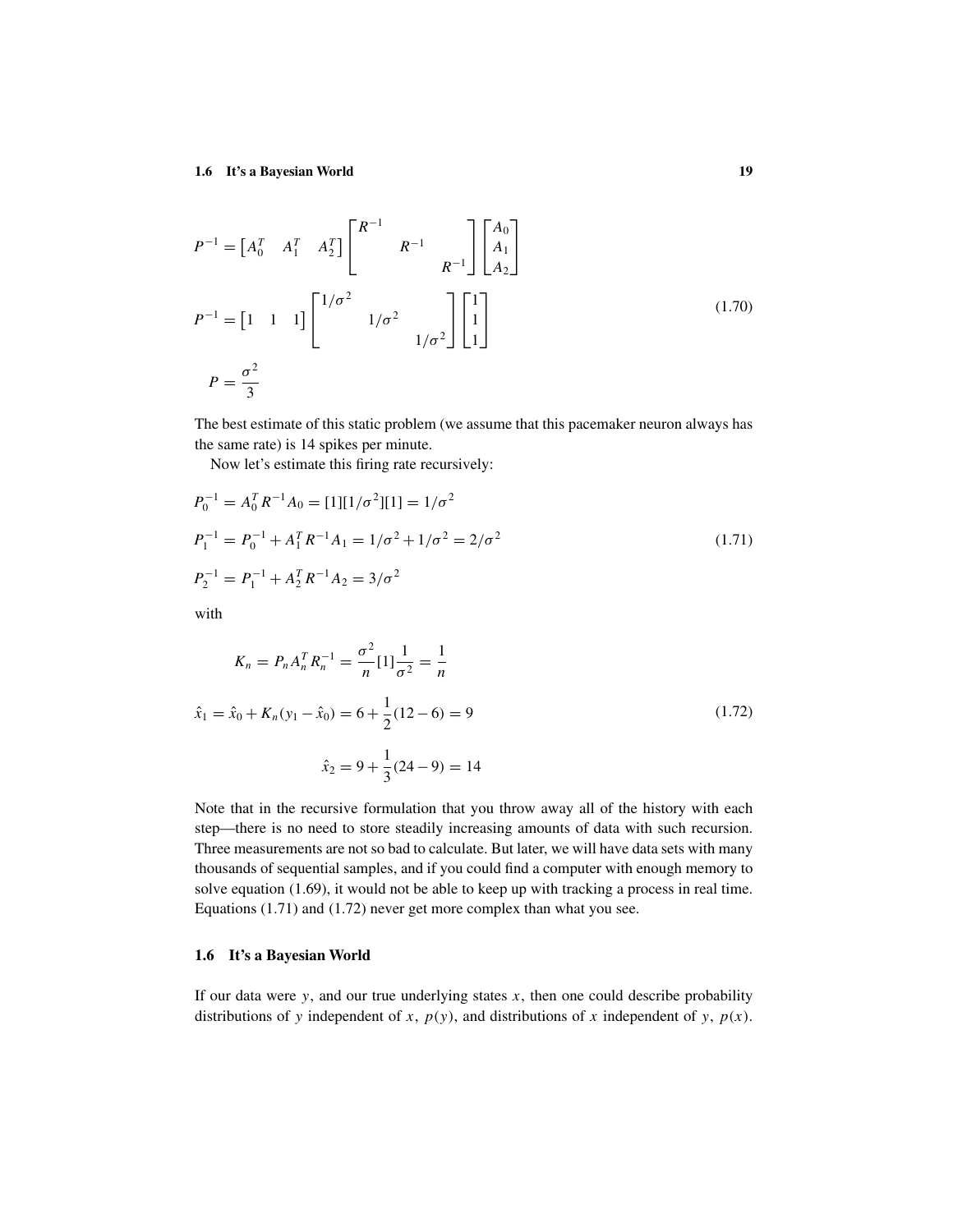But if x and y are related, from knowledge of  $p(x)$ , we could refine the distribution of *y* given  $p(x)$ , the *conditional distribution*  $p(y|x)$ . But we already have *y*—this book is about estimating the underlying truth  $x$ , and often about estimating the most likely  $x$ , the mean of *x*, from the data observed. The conditional distribution  $p(x|y)$  is the *posterior* or a posteriori distribution of x given data y, and  $p(x|y)$  is our primary concern.

In taking conditional expectations, one takes a slice of a *joint* probability distribution,  $p(x, y)$ , and since all probability distributions must add to one as in (1.38), we need to normalize things. The rule for this comes from *Bayes's rule* [Flu97]

$$
p(y|x) = \frac{p(x, y)}{p(x)}
$$
(1.73)

So instead of integrating over  $p(x)$  as in (1.40), the conditional expectation  $E[x|y]$  is

$$
E[x|y] = \sum_{x} x p(x|y) = \sum_{x} x \frac{p(x, y)}{p(y)} = \mu_{x|y}
$$
\n(1.74)

and with similar structure for the continuous version. Multiply two (independent) Gaussian probability distributions as in equation (1.37) to get the joint Gaussian distribution

$$
p(x, y) = \frac{1}{\sqrt{2\pi\sigma_x^2\sigma_y^2}} \exp\left[-x^2/2\sigma_x^2 - y^2/2\sigma_y^2\right]
$$
\n(1.75)

and the conditional distribution  $p(y|x)$  is constructed as [Flu97]

$$
p(y|x) = \frac{1}{\sqrt{2\pi\sigma_{y|x}^2}} \exp\left[-(y - \mu_{y|x})^2 / 2\sigma_{y|x}^2\right]
$$
\n(1.76)

So let's assume that the truth is normally distributed with a mean of  $\mu_x$  and variance  $\sigma_x^2$ , and that the observations *y* are normally distributed with a mean of  $\mu_{y|x}$  and variance  $\sigma_{y|x}^2$ . Then, following [WB07],

$$
p(y|x) = \frac{1}{\sqrt{2\pi\sigma_{y|x}^2}} \exp\left[-(y_1 - \mu_{y|x})^2 / 2\sigma_{y|x}^2\right] \cdot \frac{1}{\sqrt{2\pi\sigma_{y|x}^2}} \exp\left[-(y_2 - \mu_{y|x})^2 / 2\sigma_{y|x}^2\right]
$$
(1.77)

which is proportional to

$$
\exp - \left[ (y_1 - \mu_{y|x})^2 / 2\sigma_{y|x}^2 + (y_2 - \mu_{y|x})^2 / 2\sigma_{y|x}^2 \right] \tag{1.78}
$$

To simplify this a bit, we can assume that the real position *x* is known, and the *y*'s are distributed about the true position x, which serves as the  $y$  mean. Bayes's rule tells you that  $p(x|y)$  is proportional to  $p(y|x)p(x)$ , so we multiply (1.78) by  $p(x)$  to get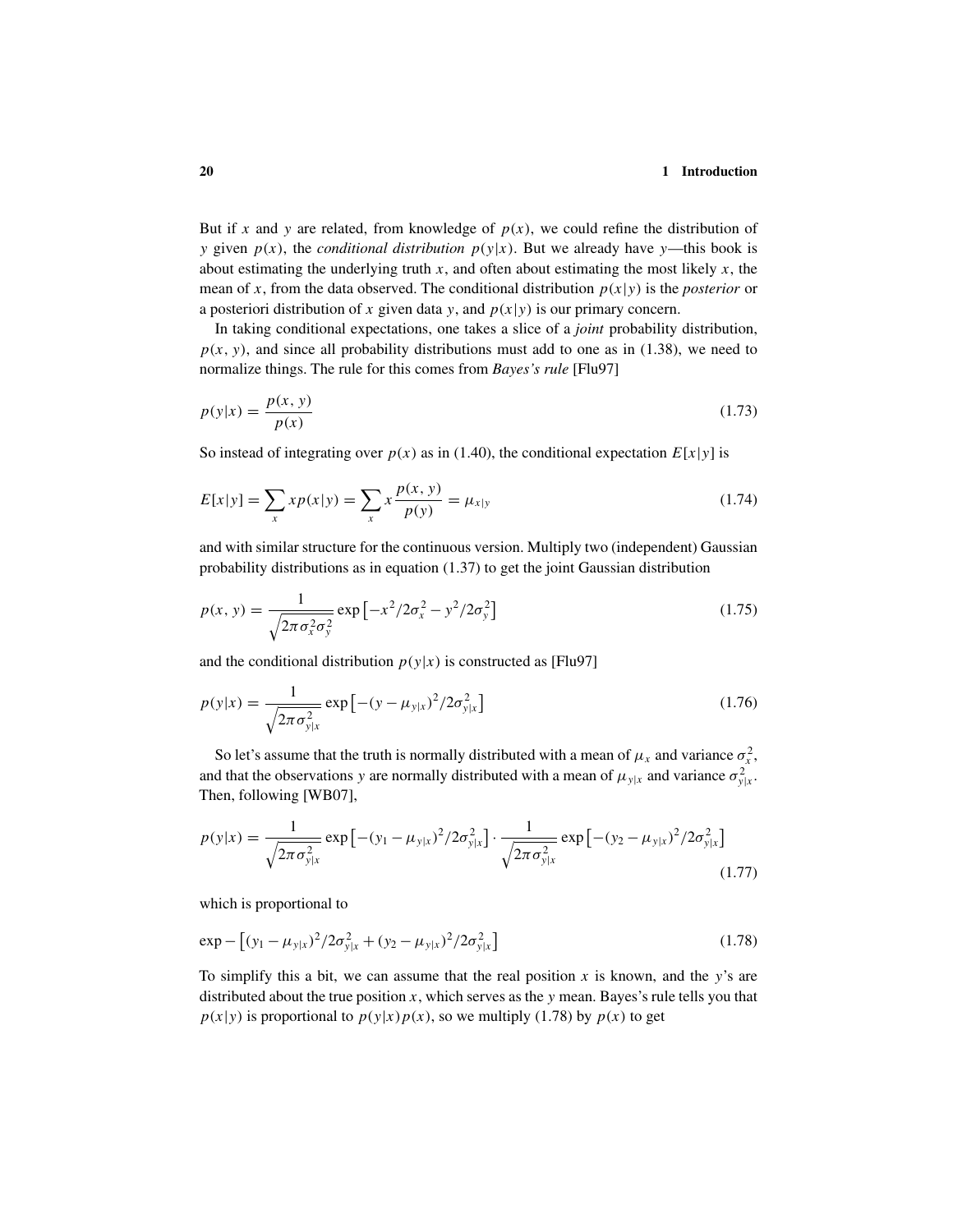$$
\exp - \left[ (y_1 - x)^2 / 2\sigma_{y|x}^2 + (y_2 - x)^2 / 2\sigma_{y|x}^2 + (x - \mu_x)^2 / 2\sigma_x^2 \right]
$$
 (1.79)

which, because the sum of  $y^2$  terms can be factored out (they are the variance of  $y$  plus the mean of *y*, all constants), simplifies to

$$
\exp -\left[x^2 \left(\frac{2}{\sigma_{y|x}^2} + \frac{1}{\sigma_x^2}\right) - 2x \left(\frac{y_1 + y_2}{\sigma_{y|x}^2} + \frac{\mu_x}{\sigma_x^2}\right)\right]
$$
(1.80)

and after completing the square, $12$  this new Gaussian distribution has a mean of

$$
E[x|y] \equiv \hat{x} = \frac{\sigma_x^2}{2\sigma_x^2 + \sigma_{y|x}^2} (y_1 + y_2) + \frac{\sigma_{y|x}^2}{2\sigma_x^2 + \sigma_{y|x}^2} \mu_x
$$
\n(1.83)

or for *n* measurements, letting  $\bar{y} = \frac{1}{n} \sum_{i=1}^{n}$  $\sum_{i=1} y_i$ 

$$
E[x|y] \equiv \hat{x} = \frac{n\sigma_x^2}{n\sigma_x^2 + \sigma_{y|x}^2} \bar{y} + \frac{\sigma_{y|x}^2}{n\sigma_x^2 + \sigma_{y|x}^2} \mu_x
$$
\n(1.84)

Notice that these fractions, weighting the means of the distributions by the fraction of the *other* distribution's variance, is the reason why such weighting was used in equation (1.1) at the start of this chapter. It was based on Bayes's rule.

Note some important subtleties of equation (1.84). If the uncertainty in the model,  $\sigma_x^2$ , grows large, you can ignore the model—it's a bad map. If the number of measurements, *yi*, becomes large, the data overwhelms your prior information,  $\mu_x$  and  $\sigma_x^2$ , and you can again throw out the model. If  $\sigma_x^2 \to 0$ , ignore the measurements. Last, note that if we rewrite equation (1.84) as

$$
\hat{x} = \mu_x + \frac{n\sigma_x^2}{n\sigma_x^2 + \sigma_{y|x}^2} (\bar{y} - \mu_x)
$$
\n(1.85)

12. If 
$$
ax^2 + bx = 0
$$
, then

$$
x^2 + \frac{b}{a}x + \left(\frac{b}{2a}\right)^2 = \left(\frac{b}{2a}\right)^2 = \left(x + \frac{b}{2a}\right)^2\tag{1.81}
$$

where

$$
\frac{b}{2a} = -\frac{\sigma_x^2 \sigma_{y|x}^2}{n\sigma_x^2 + \sigma_{y|x}^2} \left[ \frac{y_1 + y_2}{\sigma_{y|x}^2} + \frac{\mu_x}{\sigma_x^2} \right]
$$
(1.82)

for *n* measurements.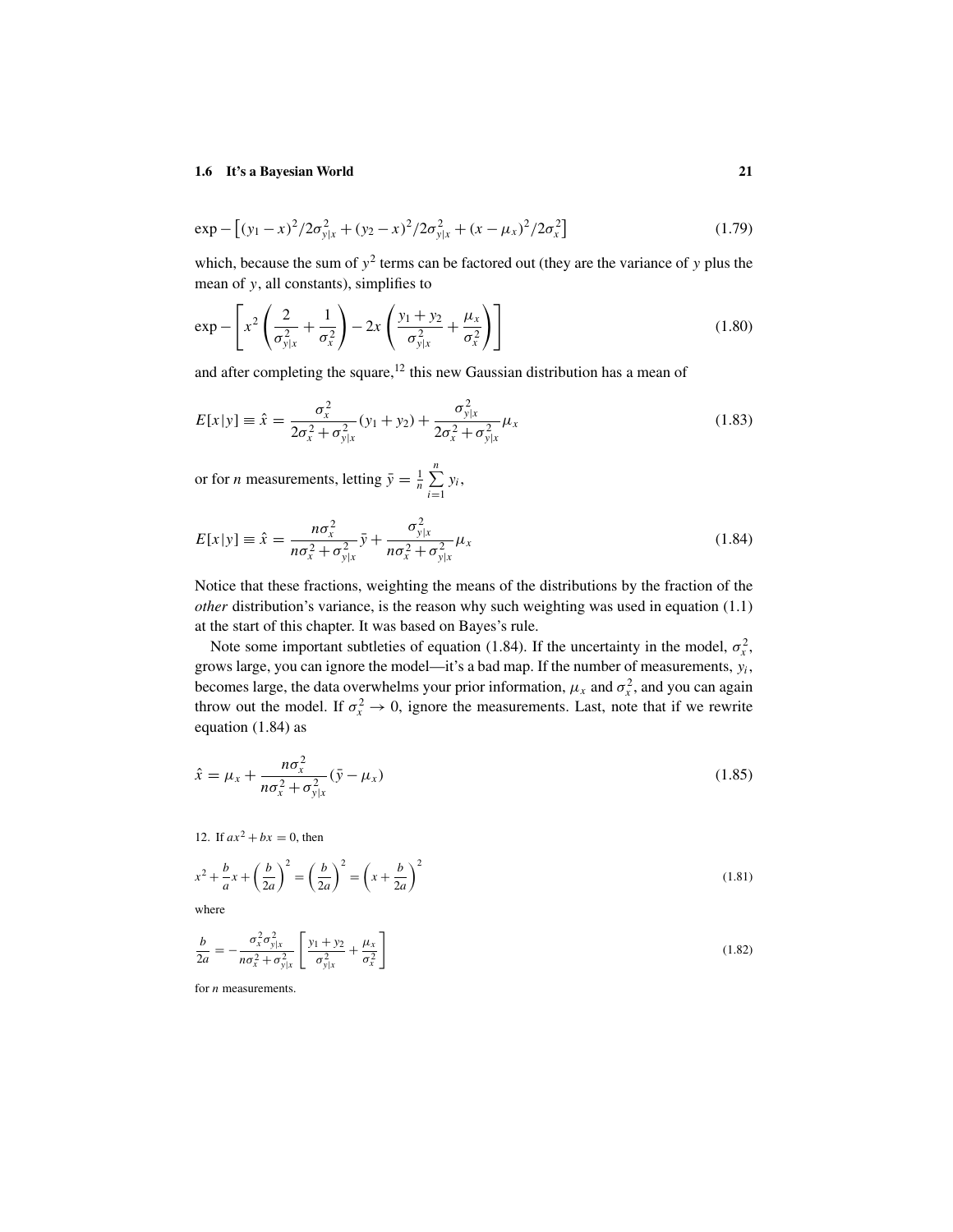and let

$$
K = \frac{n\sigma_x^2}{n\sigma_x^2 + \sigma_{y|x}^2} \tag{1.86}
$$

we have the more general form of equation  $(1.4d)$ .<sup>13</sup>

Kalman filtering is a subset of Bayesian analysis. But Kalman added dynamics to this static data assimilation framework. And that's the subject of the next chapter.

# **Exercises**

**1.1.** The inverse of a matrix can be calculated in several ways [Str06]. One approach is to use the determinant of a matrix and calculate a set of matrix cofactors, where

$$
(A^{-1})_{ij} = \frac{C_{ji}}{\det(A)}
$$

and the cofactors, *Cij*, are

$$
C_{ji} = (-1)^{i+j} M_{ij}
$$

where, for a  $2 \times 2$  matrix,

$$
\begin{bmatrix} a_{11} & a_{12} \\ a_{21} & a_{22} \end{bmatrix}
$$

the M's are matrix minors,<sup>14</sup> which for this  $2 \times 2$  case are

$$
M_{11} = a_{22}, M_{22} = a_{11}, M_{12} = a_{12}, M_{21} = a_{21}
$$

and the determinant is  $a_{11}a_{22} - a_{12}a_{21}$ . The inverse is

$$
\frac{1}{a_{11}a_{22}-a_{12}a_{21}}\begin{bmatrix} a_{22} & -a_{12} \ -a_{21} & a_{11} \end{bmatrix}
$$

Suppose you are recording from two neurons, and measure their firing rates as  $y_1 = 20$ , and  $y_2 = 30$ . Given a linear system of equations

 $Ax = y$ 

13. Unresolved in this chapter, or history in general, is just how Shackleton and Worsley actually found South Georgia Island. Armed with the techniques discussed in this book, you have a better chance. Armed with the technology of the turn of the twentieth century, their feat stands as a remarkable human achievement.

14. A matrix minor is the determinant after deleting the row and column containing *aij* .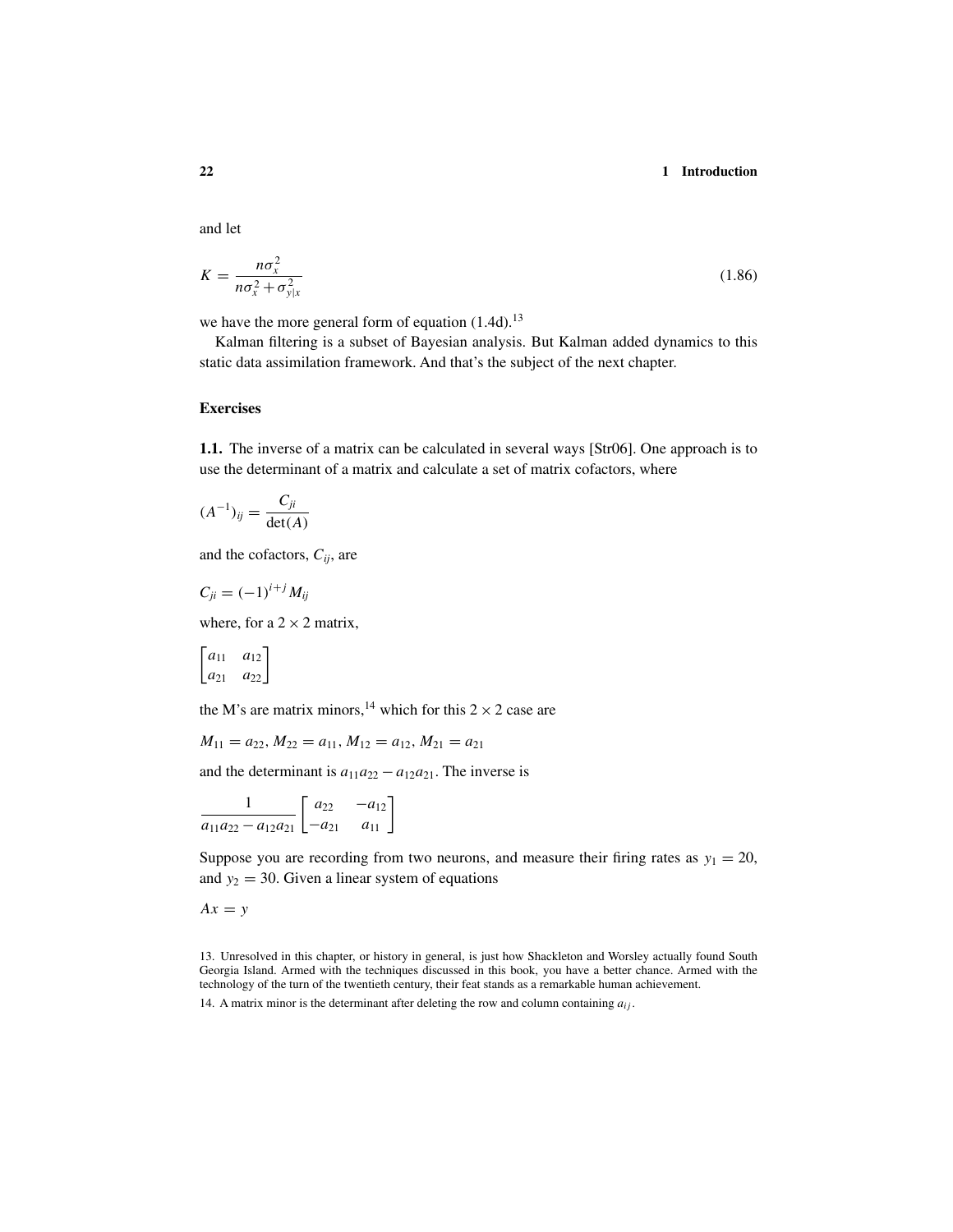## **Exercises 23**

where

$$
A = \begin{bmatrix} 1 & 1 \\ 1 & 2 \end{bmatrix}
$$

solve by hand the best least squares solution for

$$
\hat{x} = (A^T A)^{-1} A^T y \tag{1.87}
$$

**1.2.** Using the same *A* and *y* from Exercise (1.1), solve the least squares solution to  $(1.87)$  using a computer.<sup>15</sup> Note that, although you can solve this in Matlab-Octave as xhat = inv( $A' * A$ )\* $A' * y$ , that a set of more numerically stable algorithms is accessed using the notation xhat =  $(A^*A)$  \A'\*y. If the inverse of  $(A^*A)$  does not exist, the pseudoinverse can be tried as  $x$ hat = pinv(A'\*A)\*A'\*y.

**1.3.** Another computer exercise. Assume the measured firing rates of a neuron are

$$
y = \begin{bmatrix} 3 \\ 5 \\ 4 \\ 8 \end{bmatrix}
$$

spikes per second. If, as in equation (1.69), we assume that

$$
A = \begin{bmatrix} 1 \\ 1 \\ 1 \\ 1 \end{bmatrix}
$$

solve for  $\hat{x}$  using

$$
\hat{x} = (A^T A)^{-1} A^T y
$$

Assuming that

$$
R = \begin{bmatrix} \sigma^2 & & & \\ & \sigma^2 & & \\ & & \sigma^2 & \\ & & & \sigma^2 \end{bmatrix}
$$

15. Throughout this text, I will sketch out algorithms compatible with Matlab and Octave. Although Matlab is a commonly used language for scientific computing, it is expensive. Octave is an open source equivalent, and I will strive to ensure that any algorithmic examples are code compatible between these languages.